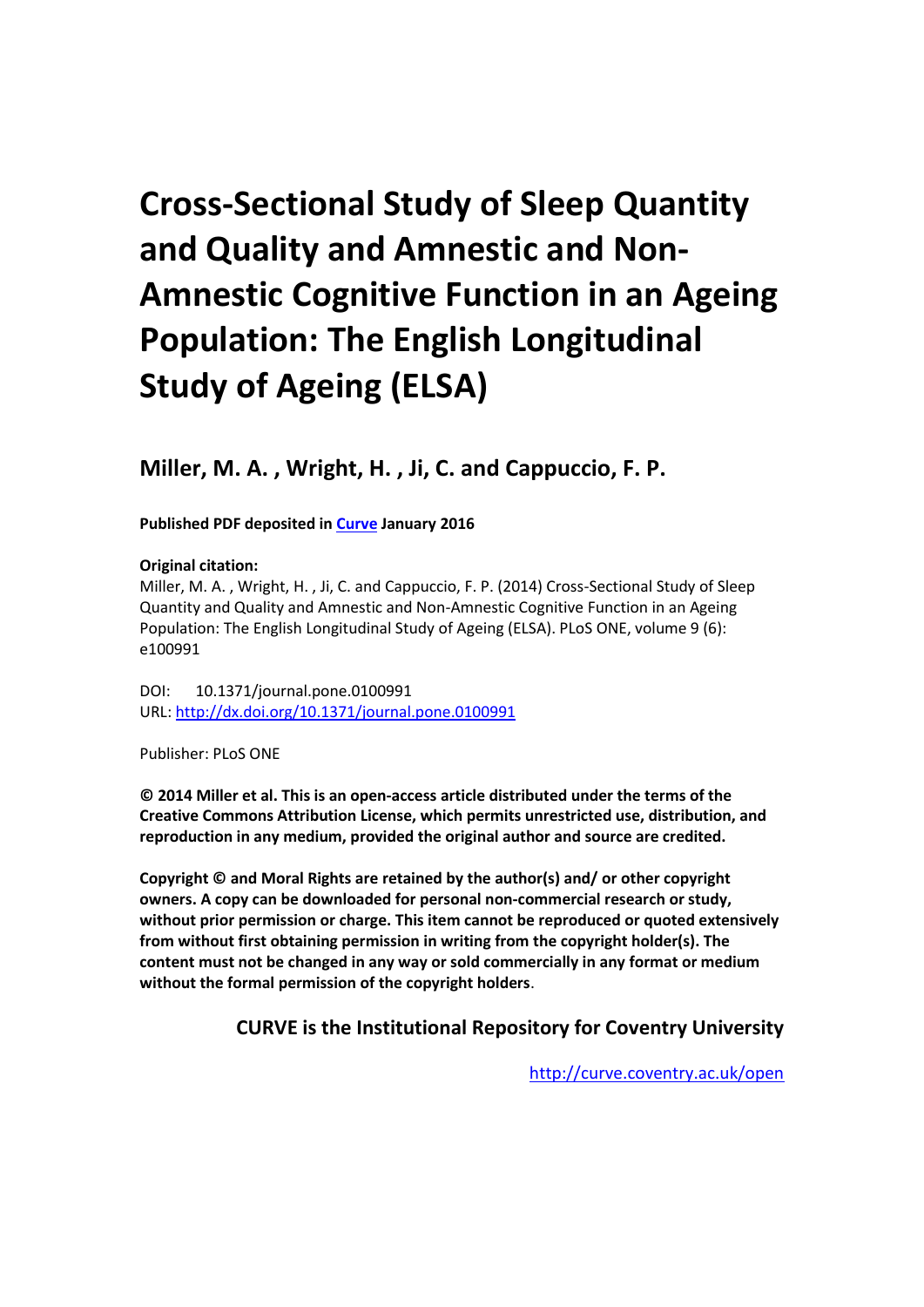## Cross-Sectional Study of Sleep Quantity and Quality and Amnestic and Non-Amnestic Cognitive Function in an Ageing Population: The English Longitudinal Study of Ageing (ELSA)



#### Michelle A. Miller\*, Hayley Wright, Chen Ji, Francesco P. Cappuccio

University of Warwick, Warwick Medical School, Division of Mental Health and Wellbeing, Coventry, United Kingdom

#### Abstract

Background: The aim was to investigate the association between sleep disturbances and cognitive function in younger and older individuals from an ageing population.

Methods: 3,968 male and 4,821 female white participants, aged 50 years and over, from the English Longitudinal Study of Ageing (ELSA) were studied. Information on sleep quality and quantity as well as both amnestic (memory, ACF) and nonamnestic (non-memory, nACF) function was available at Wave 4 (2008). Analysis of covariance was used to evaluate the relationship between sleep and cognitive function.

Results: After adjustment for multiple confounders in the younger group (50-64 years) duration of sleep explained 15.2% of the variance in ACF ( $p = 0.003$ ) and 20.6% of nACF ( $p = 0.010$ ). In the older group (65+ years) the estimates were 21.3% ( $p <$ 0.001) and 25.6% ( $p<0.001$ ), respectively. For sleep quality, there was a statistically significant association between sleep quality and both ACF ( $p<0.001$ ) and nACF ( $p<0.001$ ) in the older age group, but not in the younger age group ( $p = 0.586$ ) and  $p = 0.373$ , respectively; interaction between age and sleep quality in the study sample including both age groups:  $p <$ 0.001 for ACF and  $p = 0.018$  for nACF). Sleep quality explained between 15.1% and 25.5% of the variance in cognition. The interaction with age was independent of duration of sleep. At any level of sleep duration there was a steeper association between sleep quality and ACF in the older than the younger group.

Conclusions: The associations between sleep disturbances and cognitive function vary between younger and older adults. Prospective studies will determine the temporal relationships between sleep disturbances and changes in cognition in different age groups.

Citation: Miller MA, Wright H, Ji C, Cappuccio FP (2014) Cross-Sectional Study of Sleep Quantity and Quality and Amnestic and Non-Amnestic Cognitive Function in an Ageing Population: The English Longitudinal Study of Ageing (ELSA). PLoS ONE 9(6): e100991. doi:10.1371/journal.pone.0100991

Editor: Antony Bayer, Cardiff University, United Kingdom

Received April 7, 2014; Accepted May 31, 2014; Published June 26, 2014

Copyright: © 2014 Miller et al. This is an open-access article distributed under the terms of the [Creative Commons Attribution License,](http://creativecommons.org/licenses/by/4.0/) which permits unrestricted use, distribution, and reproduction in any medium, provided the original author and source are credited.

Data Availability: The authors confirm that all data underlying the findings are fully available without restriction. Data are available from the UK Data Service for researchers who meet the criteria for access to confidential data. Data are from WAVE 4 of the English Longitudinal Study of Ageing (ELSA). Data and contact details may be obtained via the website http://www.adls.ac.uk/find-administrative-data/linked-administrative-data/english-longitudinal-study-of-ageing/.

Funding: MAM and FPC received funding from the The Economic and Social Research Council (ESRC) grant number ES/K002910/1[\(www.esrc.ac.uk\)](www.esrc.ac.uk). The funders had no role in study design, data collection and analysis, decision to publish, or preparation of the manuscript. The study is part of the Sleep, Health and Society Research Programme of The University of Warwick.

Competing Interests: FPC holds the Cephalon Chair, an endowed post at Warwick Medical School, the result of a donation from the company. The appointment to the Chair was made entirely independently of the company and the postholder is free to devise his own programme of research. Cephalon do not have any stake in IP associated with the postholder and the Chair has complete academic independence from the company. This does not alter the authors' adherence to PLOS ONE policies on sharing data and materials. MAM, HW and CJ have no conflict of interest declared.

Email: Michelle.miller@warwick.ac.uk

#### Introduction

Developments in the fields of sleep neurobiology and cognitive neuroscience have produced converging evidence of a fundamental role for sleep in cognition. As we age the amount of time spent in good quality, continuous sleep decreases [1] and there are links between sleep disturbances and cognitive impairment in vulnerable populations, such as those at risk of various dementing illnesses [2,3]. Sleep disturbances, including specific reduction in fast sleep spindles, may be one of the earliest signs of neurodegenerative disorders, including early Alzheimer's disease (AD) [4].

The term 'cognition' refers to a range of mental processes including memory, problem solving, language, forward planning and attention, which can all be differentially affected by inadequate sleep. Specific cognitive processes can be grouped into two broader categories of amnestic function (ACF, referring to memory) and non-amnestic function (nACF, or non-memory). This dichotomy is of particular importance in relation to the progression from normal cognitive ageing to mild cognitive impairment (MCI), since MCI is typically diagnosed as amnestic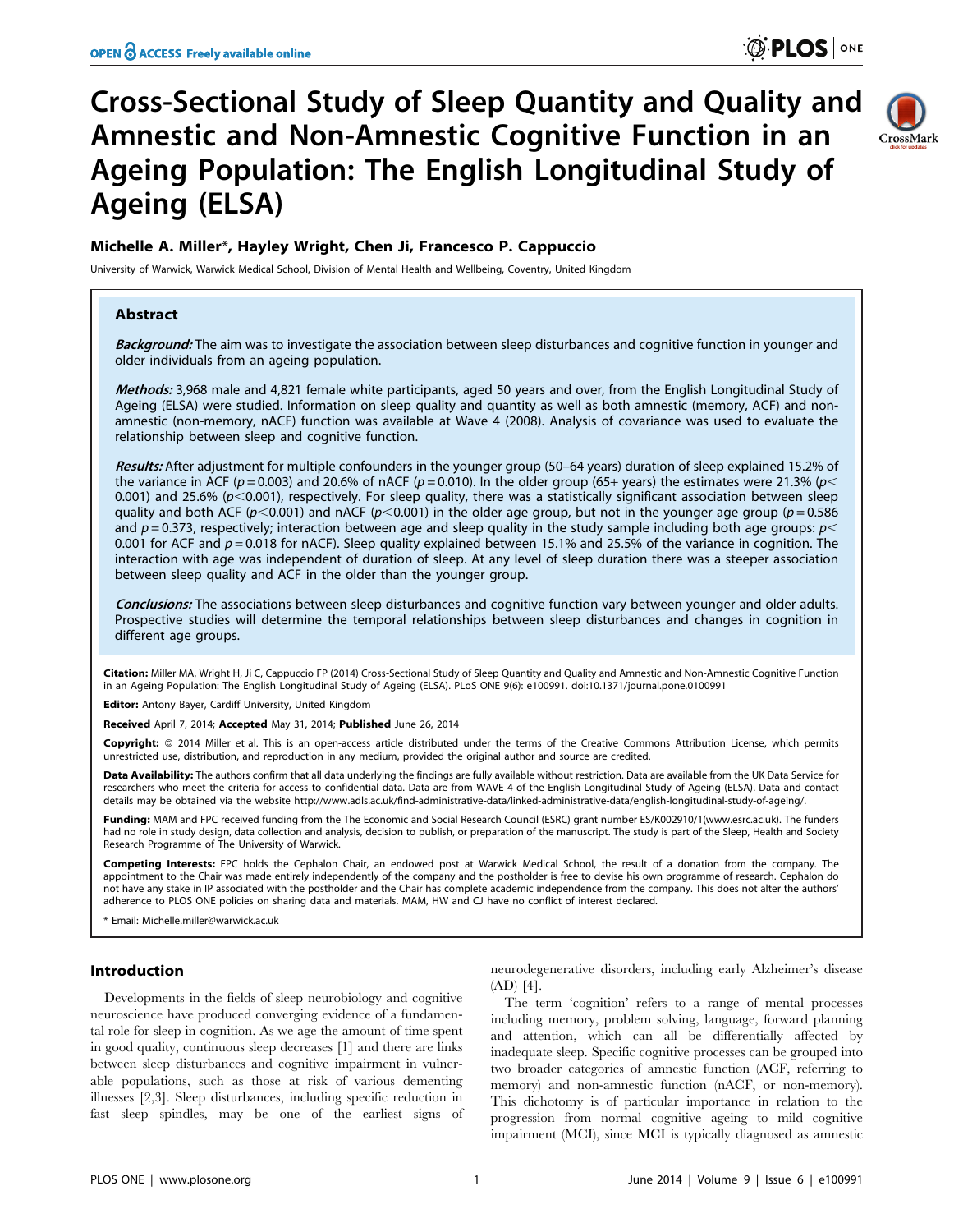| Table 1. Characteristics of study population by sleep QUANTITY categories |                          |              |                  |                       |                   |              |            |                       |
|---------------------------------------------------------------------------|--------------------------|--------------|------------------|-----------------------|-------------------|--------------|------------|-----------------------|
|                                                                           | (50-64 years)<br>YOUNGER |              |                  |                       | OLDER (65+ years) |              |            |                       |
| Variable <sup>1</sup>                                                     | $6 hr$                   | $6-8$ hr     | $\frac{1}{10}$   | $\boldsymbol{\rho}^2$ | $6 hr$            | 6-8 hr       | >8 hr      | $\boldsymbol{\rho}^2$ |
| N [%] unless otherwise stated                                             | 646[13.9]                | 3778[81.1]   | 236[5.1]         |                       | 607[14.7]         | 3136[76.0]   | 386[9.3]   |                       |
| Sex (% male)                                                              | 37.3                     | 46.2         | 38.6             | < 0.001               | 37.4              | 47.5         | 45.3       | < 0.001               |
| Age (years)                                                               | 57.9 (3.8)               | 57.9 (3.8)   | 58.3 (4.2)       | $= 0.252$             | 73.9 (6.1)        | 73.2 (6.1)   | 74.5 (6.5) | 0.001                 |
| Amnestic function (T score)                                               | 48.4 (6.3)               | 50.4 (6.2)   | 48.6 (6.9)       | < 0.001               | 49.4 (6.6)        | 50.4 (6.7)   | 47.5 (8.4) | < 0.001               |
| Non-amnestic function (T score)                                           | 48.8 (5.5)               | 50.3 (5.4)   | 48.4 (5.8)       | 0.001                 | 49.2 (5.7)        | 50.4 (6.0)   | 48.3 (6.2) | 0.001                 |
| <b>Educational Qualification:</b>                                         | $[N=610]$                | $[N=3577]$   | $[N=226]$        |                       | $[N=605]$         | $[N=3122]$   | $[N=385]$  |                       |
| None                                                                      | 26.1                     | 15.5         | 28.8             |                       | 44.6              | 34.7         | 37.7       |                       |
| Intermediate                                                              | 45.6                     | 41.8         | 42.5             |                       | 35.0              | 36.7         | 37.1       |                       |
| Higher/degree                                                             | 28.4                     | 42.6         | 28.8             | < 0.001               | 20.3              | 28.6         | 25.2       | < 0.001               |
| Employment Grade:                                                         | $[N=611]$                | $[N=3594]$   | $[N=227]$        |                       | $[N=597]$         | $[N=3077]$   | $[N=376]$  |                       |
| Managerial/Professional                                                   | 29.0                     | 39.8         | 31.7             |                       | 22.6              | 32.9         | 25.3       |                       |
| Intermediate                                                              | 24.5                     | 25.8         | 23.8             |                       | 25.5              | 26.3         | 26.1       |                       |
| Routine/Manual                                                            | 46.5                     | 34.4         | 44.5             | < 0.001               | 51.9              | 40.9         | 48.7       | 0.001                 |
| Marital Status:                                                           |                          |              |                  |                       |                   |              |            |                       |
| Single                                                                    | 6.3                      | 6.9          | 5.1              |                       | 5.3               | 44           | 4.7        |                       |
| Married                                                                   | 66.1                     | 76.0         | 78.8             |                       | 54.7              | 63.7         | 58.3       |                       |
| Divorced/Separated                                                        | 20.7                     | 13.2         | 13.1             |                       | 9.4               | 8.6          | 4.4        |                       |
| Widowed                                                                   | 6.8                      | 3.9          | 3.0              | < 0.001               | 30.6              | 23.2         | 32.6       | < 0.001               |
| Depression <sup>3</sup> :                                                 | $[N=645]$                | $[N=3775]$   | $[N=236]$        |                       | $[N=607]$         | $[N=3130]$   | $[N=385]$  |                       |
| Yes                                                                       | 53.0                     | 22.6         | 33.9             | < 0.001               | 51.1              | 26.9         | 30.1       | < 0.001               |
| Quality of Life:                                                          | $[N=565]$                | $[N=3345]$   | $[N=202]$        |                       | $[N=494]$         | $[N = 2668]$ | $[N=304]$  |                       |
| CASP19 score                                                              | 37.4 (10.1)              | 42.4 (8.4)   | 40.7 (9.2)       | < 0.001               | 37.1 (9.0)        | 41.4 (7.9)   | 40.0 (8.7) | < 0.001               |
| Physical Activity level:                                                  | $[N=645]$                | $[N=3777]$   | $[N=236]$        |                       | $[N=607]$         | $[N=3134]$   | $[N=386]$  |                       |
| Sedentary                                                                 | 5.6                      | 2.0          | $\overline{5}$ . |                       | 12.0              | 7.7          | 10.4       |                       |
| <b>NOT</b>                                                                | 25.0                     | 16.5         | 22.9             |                       | 35.6              | 26.3         | 31.1       |                       |
| Moderate                                                                  | 48.4                     | 53.8         | 51.3             |                       | 40.9              | 49.5         | 46.1       |                       |
| High                                                                      | 21.1                     | 27.6         | 20.8             | < 0.001               | 11.5              | 16.5         | 12.4       | 0.001                 |
| Smoking status:                                                           |                          |              |                  |                       |                   |              |            |                       |
| Never smoked                                                              | 62.1                     | 70.5         | 67.4             |                       | 78.4              | 81.1         | 78.0       |                       |
| Current smoker                                                            | 19.8                     | 17.3         | 17.8             |                       | 12.2              | 10.7         | 10.4       |                       |
| Previous smoker                                                           | 18.1                     | 12.2         | 14.8             | 10000                 | 9.4               | 8.3          | $11.7$     | $= 0.152$             |
| Alcohol consumption:                                                      | $[N=325]$                | $[N = 2548]$ | $[N=145]$        |                       | $[N = 269]$       | $[N=1797]$   | $[N=177]$  |                       |
| Units per week                                                            | 16.8(17.2)               | 17.8 (16.3)  | 17.8 (16.7)      | $= 0.436$             | 14.2(15.9)        | 16.0 (15.6)  | 13.0(11.8) | $= 0.013$             |
| Diagnosed disease <sup>3</sup>                                            | 82.2                     | 69.2         | 78.8             | < 0.001               | 89.1              | 87.7         | 86.8       | $= 0.491$             |

Sleep and Cognition in ELSA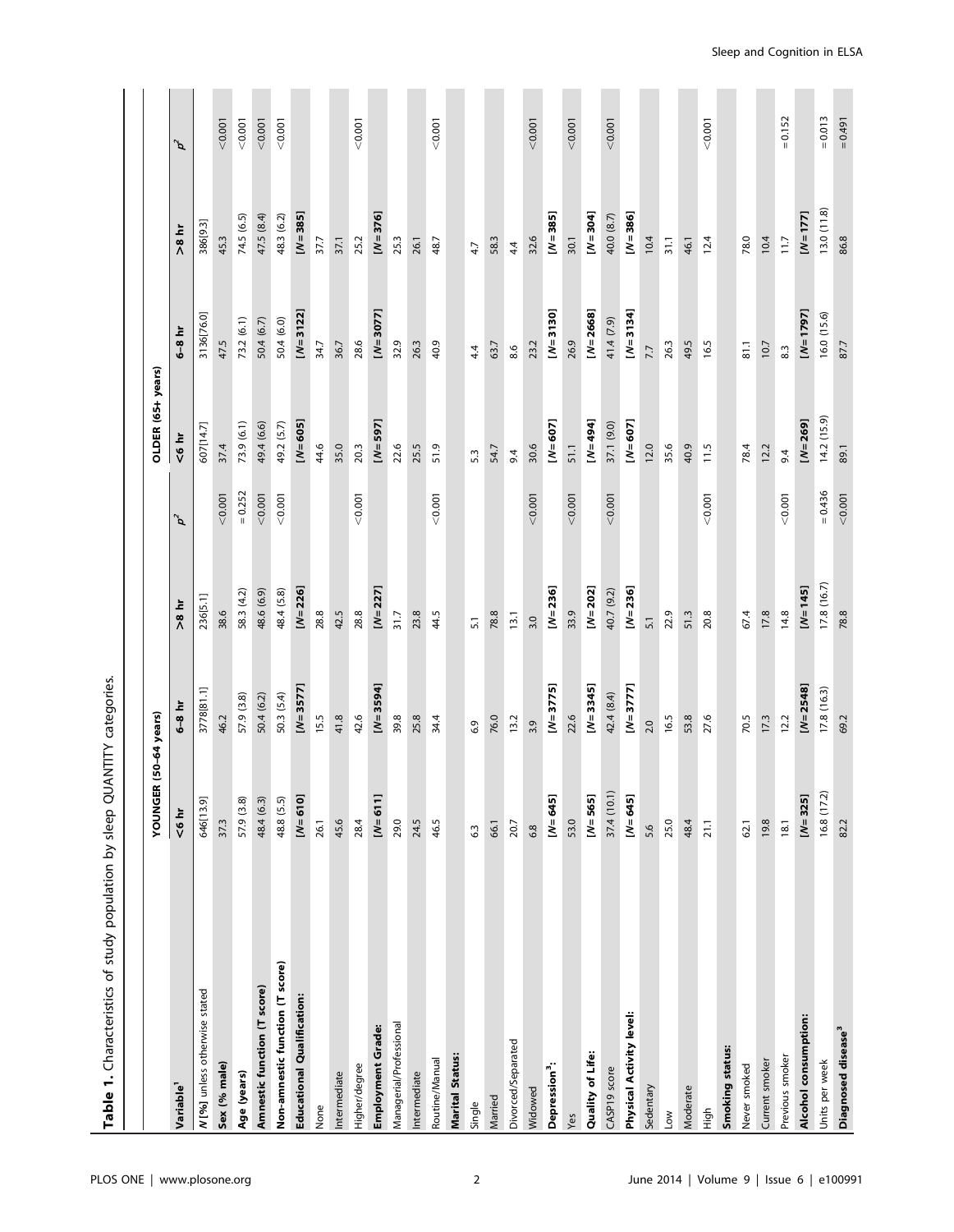|                                                                                                                                                                                                                                                  | YOUNGER | (50-64 years) |       |         | OLDER (65+ years) |                 |       |                    |
|--------------------------------------------------------------------------------------------------------------------------------------------------------------------------------------------------------------------------------------------------|---------|---------------|-------|---------|-------------------|-----------------|-------|--------------------|
| Variable <sup>1</sup>                                                                                                                                                                                                                            | $6 hr$  | $6-8$ hr      | iq 8< | ď       | نج 4⊌             | $6-8$ hr        | تم 8< | $\boldsymbol{p}^2$ |
| Limiting longstanding illness <sup>3</sup>                                                                                                                                                                                                       | 46.4    | 24.1          | 38.6  | < 0.001 | 49.9              | 35.5            | 42.7  | < 0.001            |
| Troubled by pain <sup>3</sup>                                                                                                                                                                                                                    | 57.9    | 34.3          | 41.1  | < 0.001 | 56.8              | 38.5            | 36.3  | < 0.001            |
| Self-reported general health:                                                                                                                                                                                                                    |         |               |       |         |                   |                 |       |                    |
| Excellent                                                                                                                                                                                                                                        | 10.5    | 18.0          | 11.4  |         | $\overline{6}$    | 10.0            | 7.0   |                    |
| Very good                                                                                                                                                                                                                                        | 20.5    | 34.5          | 28.0  |         | 18.8              | 27.8            | 27.5  |                    |
| Good                                                                                                                                                                                                                                             | 28.4    | 30.4          | 33.5  |         | 30.6              | 35.2            | 33.7  |                    |
| Fair                                                                                                                                                                                                                                             | 25.9    | 13.4          | 17.8  |         | 28.3              | 20.6            | 23.1  |                    |
| Poor                                                                                                                                                                                                                                             | 14.7    | 3.8           | 9.3   | < 0.001 | 16.1              | $6\overline{3}$ | 8.8   | < 0.001            |
| <sup>2</sup> ANOVA for continuous data, chi-square for categorical data (where p value represents differences between all categories).<br><sup>3</sup> See Methods section for description of variables.<br>Results expressed as mean (sd) or %. |         |               |       |         |                   |                 |       |                    |

(aMCI) or non-amnestic (naMCI) subtype [5]. These two subtypes of MCI may possibly have different trajectories, where aMCI may potentially develop into AD, and naMCI may develop into other forms of dementia (e.g. vascular dementia, Dementia with Lewy bodies (DLB), fronto-temporal dementia) [6,7], although the validity of this prediction has previously been questioned [8,9].

In cross-sectional studies both short and long sleep durations are associated with diminished global cognition [10] and memory function [11] in adult populations. However, whilst there may be different associations between sleep disturbances and subtypes of MCI [12], most studies have reported the effects of sleep on global cognition, using generalised tests such as the Mini-Mental State Exam (MMSE) [13].

A recent study [14] attempted to distinguish between amnestic and non-amnestic cognitive impairments with relation to sleep patterns. The specific amnestic cognitive impairments were identified however, simply by using the scores on the delayed recall task from the MMSE.

Amongst women, long sleep (>9 hr per night) predicted cognitive impairment over one year, whilst in men, it was short sleep  $(<5$  hr per night) that predicted cognitive decline. In a separate study, disturbed sleep was strongly associated with a decline in executive (non-amnestic) function but less so for global cognition [15].

The current study explores the associations between measures of sleep and amnestic and non-amnestic cognitive function in younger and older adults in a representative population of English men and women over the age of 50 years.

#### Methods

#### Study Population

The English Longitudinal Study of Ageing (ELSA) is a representative sample of the English population aged 50 years and over  $(N=11,050)$  [16,17]. Data were selected from Wave 4 (2008), at which point sleep data was included for the first time, alongside routine measures of health, disease, cognition, finances, lifestyle and anthropometrics. The full methodology, sampling procedures and details on previous waves of screening have been reported elsewhere [18]. Non-whites (3.5%) and participants under the age of 50 ( $n = 301$ ) or aged 90 years or above ( $n = 137$ ) were excluded, as were those with inaccurate or incomplete essential data ( $n = 1432$ ). The remaining subjects with full data on sleep quantity and quality and cognitive function were included (n = 8,789; 3,968 males and 4,821 females) [18]. Since research has shown pre- and post-retirement changes in health conditions [19] and sleep behaviour [20], the main objective of our analysis was to explore the patterns of associations between sleep and cognition at different stages of ageing. As significant interactions were detected between sleep disturbances and age (quantity:  $p$   $\leq$ 0.001 for ACF and  $p = 0.06$  for nACF; quality:  $p < 0.001$  for ACF and  $p = 0.018$  for nACF), the respondents were separated into younger (50–64 years;  $n = 4,660$ ) and older (65+ years;  $n = 4,129$ ) age groups and analyses carried out separately.

#### Ethics statement

All participants of ELSA provided signed consent, and ethical approval was granted by the London Multi- Centre Research Ethics Committee. Anonymised unlinked data for this secondary data analysis initiative study was provided by the UK Data Service (previously known as Economic and Social Data Service (ESDS)).

doi:10.1371/journal.pone.0100991.t001

doi:10.1371/journal.pone.0100991.t001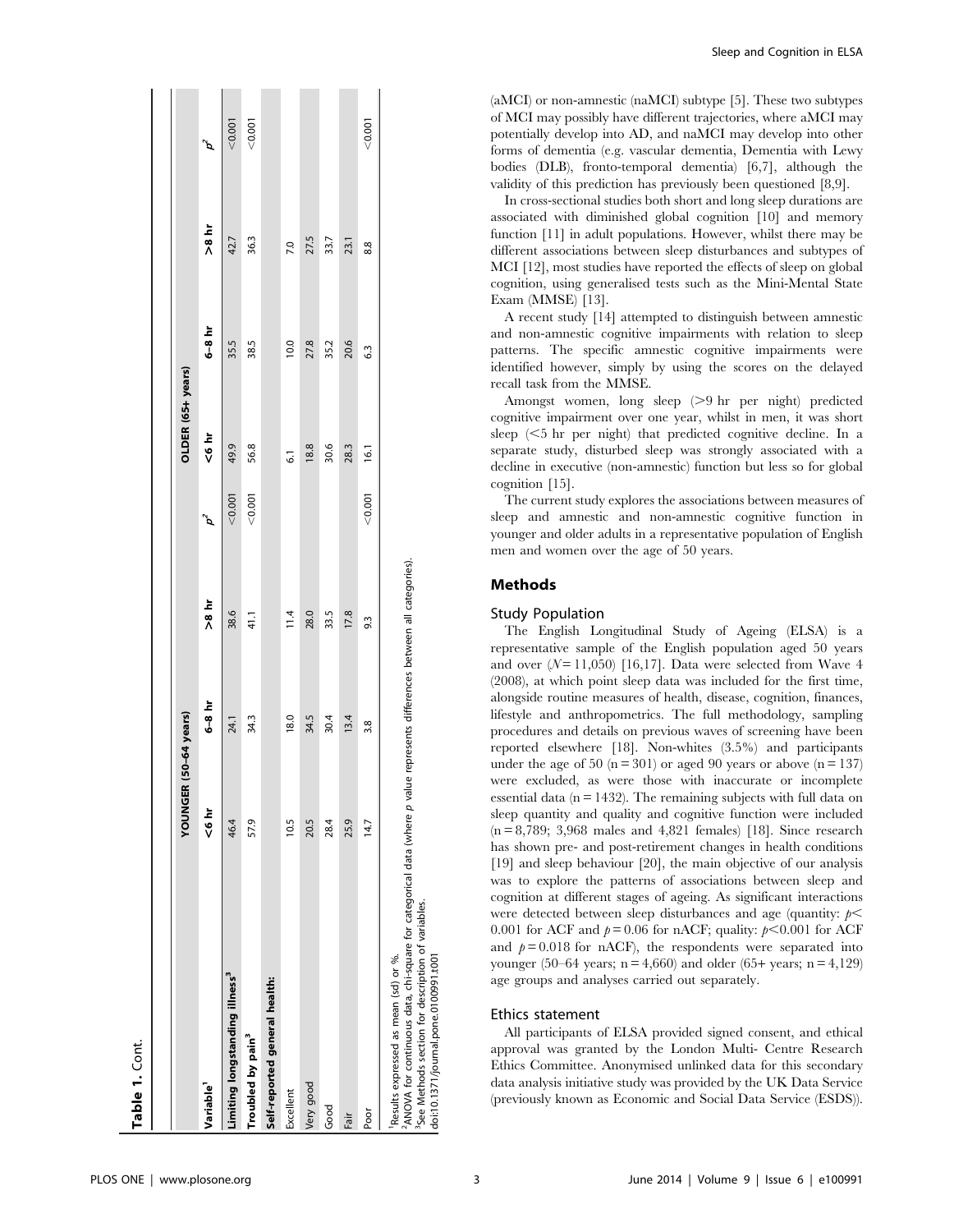| Characteristics of study population by sleep QUALITY <sup>1</sup> tertiles<br>$\dot{\mathbf{r}}$<br><b>Table</b> |              |               |              |                       |                   |                 |            |           |
|------------------------------------------------------------------------------------------------------------------|--------------|---------------|--------------|-----------------------|-------------------|-----------------|------------|-----------|
|                                                                                                                  | YOUNGER      | (50-64 years) |              |                       | OLDER (65+ years) |                 |            |           |
| Variable <sup>2</sup>                                                                                            | 1st          | 2nd           | 3rd          | $\boldsymbol{\rho}^3$ | 1st               | 2 <sub>nd</sub> | 3rd        | ʹ፩        |
| N [%] unless otherwise stated                                                                                    | 1714[36.8]   | 1487[31.9]    | 1459[31.3]   |                       | 1573[38.1]        | 1424[34.5]      | 1132[27.4] |           |
| Sex (% male)                                                                                                     | 53.9         | 45.6          | 32.6         | < 0.001               | 52.4              | 47.8            | 34.1       | < 0.001   |
| Age (years)                                                                                                      | 57.8 (3.8)   | 58.2 (3.8)    | 57.8 (3.8)   | $= 0.001$             | 73.3 (6.3)        | 73.4 (6.0)      | 73.5(6.1)  | $= 0.610$ |
| Amnestic function (T score)                                                                                      | 50.3 (6.3)   | 50.2 (6.1)    | 49.4 (6.4)   | < 0.001               | 49.7 (7.3)        | 50.5 (6.7)      | 49.8 (6.7) | $= 0.002$ |
| Non-amnestic function (T score)                                                                                  | 50.5 (5.6)   | 50.3 (5.3)    | 49.1 (5.5)   | < 0.001               | 50.1 (6.2)        | 50.4 (5.8)      | 49.4 (5.9) | 0.001     |
| Educational Qualification:                                                                                       | $[N=1610]$   | $[N=1418]$    | $[N = 1385]$ |                       | $[N=1567]$        | $[N=1421]$      | $[N=1124]$ |           |
| None                                                                                                             | 14.7         | 15.2          | 23.6         |                       | 33.8              | 33.2            | 44.1       |           |
| Intermediate                                                                                                     | 39.7         | 44.2          | 43.6         |                       | 36.1              | 38.4            | 34.8       |           |
| Higher/degree                                                                                                    | 45.6         | 40.6          | 32.8         | < 0.001               | 30.1              | 28.4            | 21.1       | 10000     |
| Employment Grade:                                                                                                | $[N=1630]$   | $[N=1419]$    | $[N=1383]$   |                       | $[N=1547]$        | $[N=1398]$      | $[N=1105]$ |           |
| Managerial/Professional                                                                                          | 42.9         | 37.8          | 32.0         |                       | 32.1              | 32.5            | 26.2       |           |
| Intermediate                                                                                                     | 24.8         | 25.4          | 26.5         |                       | 27.0              | 26.0            | 25.1       |           |
| Routine/Manual                                                                                                   | 32.3         | 36.9          | 41.4         | < 0.001               | 40.9              | 41.5            | 48.8       | 0.001     |
| Marital Status:                                                                                                  |              |               |              |                       |                   |                 |            |           |
| Single                                                                                                           | 6.9          | 6.0           | 7.4          |                       | 4.5               | 4.6             | 4.5        |           |
| Married                                                                                                          | 77.6         | 75.9          | 70.3         |                       | 64.5              | 62.2            | 58.0       |           |
| Divorced/Separated                                                                                               | 12.3         | 13.7          | 17,1         |                       | 7.2               | $\overline{9}$  | 8.9        |           |
| Widowed                                                                                                          | 3.3          | 4.4           | 5.2          | < 0.001               | 23.8              | 24.0            | 28.6       | $= 0.016$ |
| Depression <sup>4</sup> :                                                                                        | $[N = 1711]$ | $[N=1487]$    | $[N=1458]$   |                       | $[N=1570]$        | $[N=1421]$      | $[N=1131]$ |           |
| Yes                                                                                                              | 9.6          | 21.5          | 54.1         | < 0.001               | 15.7              | 26.9            | 56.5       | 0.001     |
| Quality of Life:                                                                                                 | $[N=1526]$   | $[N=1319]$    | $[N=1267]$   |                       | $[N=1339]$        | $[N=1197]$      | $[N=930]$  |           |
| CASP19 score                                                                                                     | 44.6 (7.7)   | 42.3 (7.9)    | 37.3 (9.6)   | < 0.001               | 43.3 (7.5)        | 40.6 (7.5)      | 36.7 (8.8) | < 0.001   |
| <b>Physical Activity level:</b>                                                                                  | $[N=1713]$   | $[N=1487]$    | $[N=1458]$   |                       | $[N=1573]$        | $[N=1424]$      | $[N=1130]$ |           |
| Sedentary                                                                                                        | 2.3          | $\ddot{.}$    | 4.3          |                       | 67                | 7.0             | 13.1       |           |
| <b>NOT</b>                                                                                                       | 12.7         | 16.0          | 26.3         |                       | 23.5              | 27.2            | 35.8       |           |
| Moderate                                                                                                         | 55.0         | 53.4          | 50.0         |                       | 51.9              | 49.5            | 40.4       |           |
| Нigh                                                                                                             | 29.9         | 29.1          | 19.4         | < 0.001               | 17.9              | 16.3            | 10.7       | 0.001     |
| Smoking status:                                                                                                  |              |               |              |                       |                   |                 |            |           |
| Never smoked                                                                                                     | 70.5         | 71.9          | 64.8         |                       | 79.8              | 82.3            | 78.7       |           |
| Current smoker                                                                                                   | 17.5         | 15.8          | 19.9         |                       | 11.4              | 10.0            | 11.2       |           |
| Previous smoker                                                                                                  | 12.0         | 12.3          | 15.4         | 0.001                 | 8.8               | 7.7             | 10.1       | $= 0.157$ |
| Alcohol consumption:                                                                                             | $[N=1197]$   | $[N=1000]$    | $[N=821]$    |                       | $[N=910]$         | $[N = 798]$     | $[N=535]$  |           |
| Units per week                                                                                                   | 18.6(17.2)   | 18.4(17.3)    | 15.8(15.2)   | $= 0.001$             | 16.4 (16.1)       | 15.8(15.4)      | 13.6(14.2) | $= 0.003$ |
| Diagnosed disease <sup>4</sup>                                                                                   | 62.3         | 71.8          | 82.0         | < 0.001               | 83.9              | 884             | 92.4       | 0.001     |
|                                                                                                                  |              |               |              |                       |                   |                 |            |           |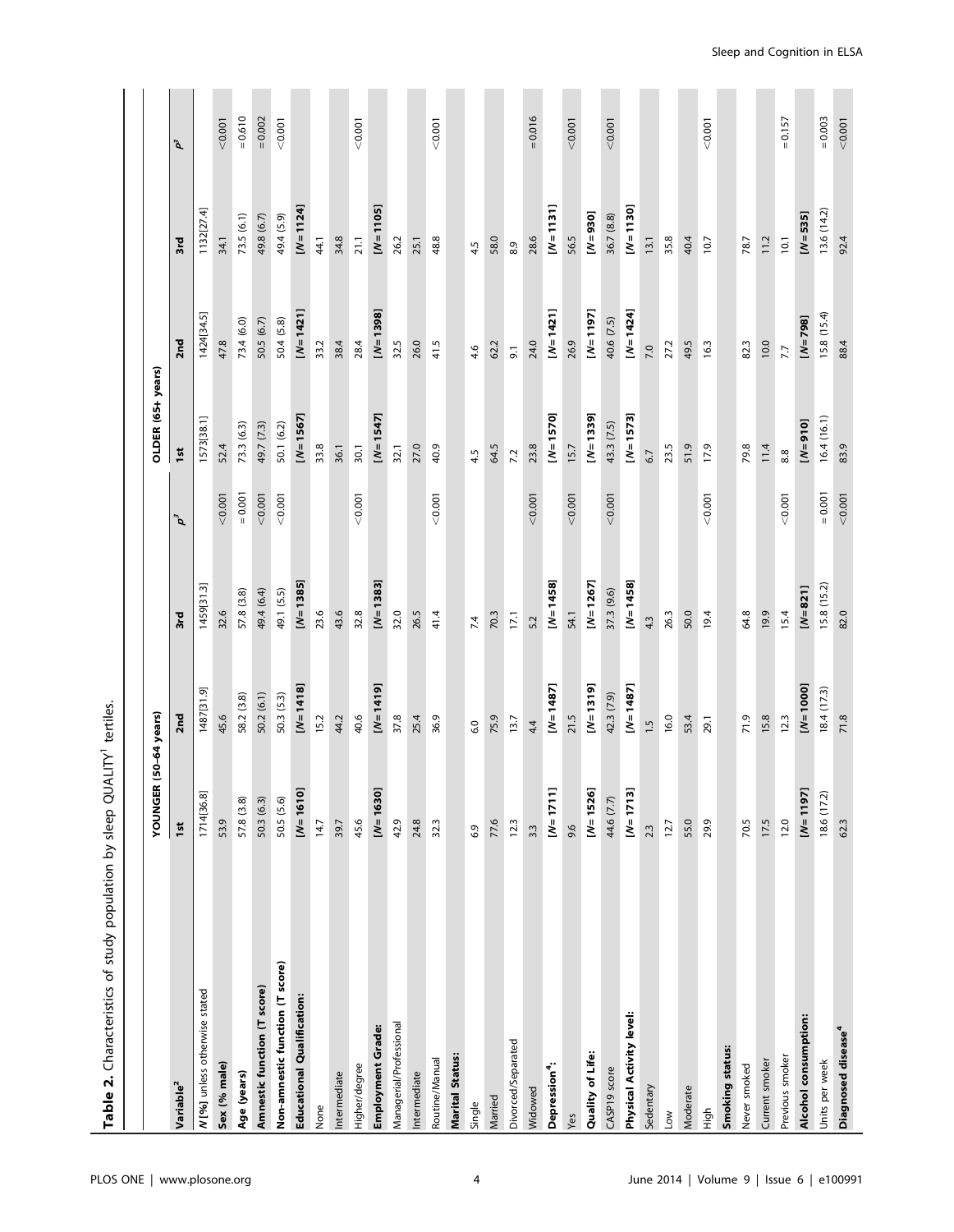|                                                                                                                                                                                                                                                                                                                                                                                                                                                                      | YOUNGER (50-64 years) |      |      |         | OLDER (65+ years) |                |               |         |
|----------------------------------------------------------------------------------------------------------------------------------------------------------------------------------------------------------------------------------------------------------------------------------------------------------------------------------------------------------------------------------------------------------------------------------------------------------------------|-----------------------|------|------|---------|-------------------|----------------|---------------|---------|
| Variable <sup>2</sup>                                                                                                                                                                                                                                                                                                                                                                                                                                                | $\frac{5}{2}$         | 2nd  | 3rd  | þ       | ă                 | 2nd            | 3rd           | گی      |
| Limiting longstanding illness <sup>4</sup>                                                                                                                                                                                                                                                                                                                                                                                                                           | $-16.1$               | 24.4 | 45.4 | < 0.001 | 26.3              | 37.5           | 56.1          | < 0.001 |
| Troubled by pain <sup>4</sup>                                                                                                                                                                                                                                                                                                                                                                                                                                        | 23.0                  | 36.5 | 56.7 | 0.007   | 26.3              | 40.7           | 61.6          | 0.001   |
| Self-reported general health:                                                                                                                                                                                                                                                                                                                                                                                                                                        |                       |      |      |         |                   |                |               |         |
| Excellent                                                                                                                                                                                                                                                                                                                                                                                                                                                            | 24.8                  | 15.7 | 8.0  |         | 13.7              | 83             | $\frac{1}{4}$ |         |
| Very good                                                                                                                                                                                                                                                                                                                                                                                                                                                            | 38.0                  | 34.7 | 22.8 |         | 35.7              | 25.0           | 15.3          |         |
| Good                                                                                                                                                                                                                                                                                                                                                                                                                                                                 | 27.2                  | 32.3 | 31.7 |         | 34.1              | 37.3           | 31.2          |         |
| Fair                                                                                                                                                                                                                                                                                                                                                                                                                                                                 | 8.6                   | 13.7 | 24.9 |         | 13.2              | 23.3           | 32.6          |         |
| Poor                                                                                                                                                                                                                                                                                                                                                                                                                                                                 | $\frac{3}{2}$         | 3.6  | 12.7 | < 0.001 | 3.4               | $\overline{6}$ | 16.9          | < 0.001 |
| Total sleep quality score divided into tertiles. 1 <sup>st</sup> tertile=least disturbance; 3 <sup>rd</sup> tertile=most disturbance. See Methods for further details.<br><sup>3</sup> ANOVA for continuous data, chi-square for categorical data (where p value represents differences between all categories).<br>4See Methods section for description of variables.<br><sup>2</sup> Results expressed as mean (sd) or %.<br>doi:10.1371/journal.pone.0100991.t002 |                       |      |      |         |                   |                |               |         |

Measures of Exposure

Sleep **Quantity.** Respondents reported the number of hours they slept, on average, per weeknight. Open-ended responses ranged between 3 and 14 hours, and were categorised as  $\leq 6$  hrs,  $6-8$  hrs, and  $>8$  hrs for comparability with previous publications [21,22], whilst maintaining adequate numbers in each group. Throughout the description of results, we will refer to the  $<6$  hrs group as 'short sleepers', the 6–8 hrs group as 'optimal sleepers' [23], and the  $>8$  hrs group as 'long sleepers'.

Sleep **Quality.** Respondents reported the frequency with which they experienced the following over the previous month: delay in falling asleep, inability to stay asleep, and waking up feeling tired. The response categories were: 'no difficulties', 'less than once a week', 'once or twice a week', and 'three times or more a week', and were assigned a numerical score from 1 to 4. An overall rating of sleep quality over the previous month, ranging from 'very good', 'good', 'fairly bad', to 'very bad', was assigned a numerical score of 1 to 4. All scores were summed and then categorised into tertiles, with the first tertile representing those reporting the least sleep disturbance (lowest scores), and the third tertile those reporting the most sleep disturbance (highest scores).

#### Measures of Outcome

Amnestic tasks. Tests assessing amnestic function in ELSA consist of a prospective memory task (remembering to carry out a task at a specified time during the test; range  $0-3$ ), orientation questions (reporting the day, date, month and year; range 0–4), and immediate and delayed recall tasks (memory for a list of 10 everyday words; each range 0–10). Details of each amnestic test have been described in detail elsewhere [24].

Non-amnestic tasks. The non-amnestic tests in ELSA consist of verbal fluency (number of animals named in one minute; range 1–55), speed of processing (total number of letters searched in one minute range 34–780), visual search accuracy (percentage of target letters detected in one minute; range 0–100) [24], and numeracy (mental arithmetic questions of increasing difficulty; range  $0-6$  [25].

Raw scores were standardised to allow meaningful comparisons between scores and to allow combined scores to be calculated, with standardisation being performed separately for each age group. Within each age group, each cognitive test score was converted to a z score using the standard formula (where  $x = raw$ score;  $x$ –= group mean;  $s$ = standard deviation):

$$
z = (x - \bar{x})/s
$$

For ease of interpretation and comparison with previous studies [26] z scores were converted to T scores using the standard formula:

$$
T = (z \times 10) + 50
$$

The same procedure of converting raw scores into z scores, and then z scores into T scores, was repeated for each cognitive test. To calculate an average T score across amnestic tests for each respondent, T scores for prospective memory, date questions, immediate recall and delayed recall were summed and divided by 4. Likewise, to calculate an average T score across non-amnestic tests for each respondent, T scores for verbal fluency, speed of processing, search accuracy and numeracy were summed and divided by 4.

Table 2. Cont.

Table 2. Cont.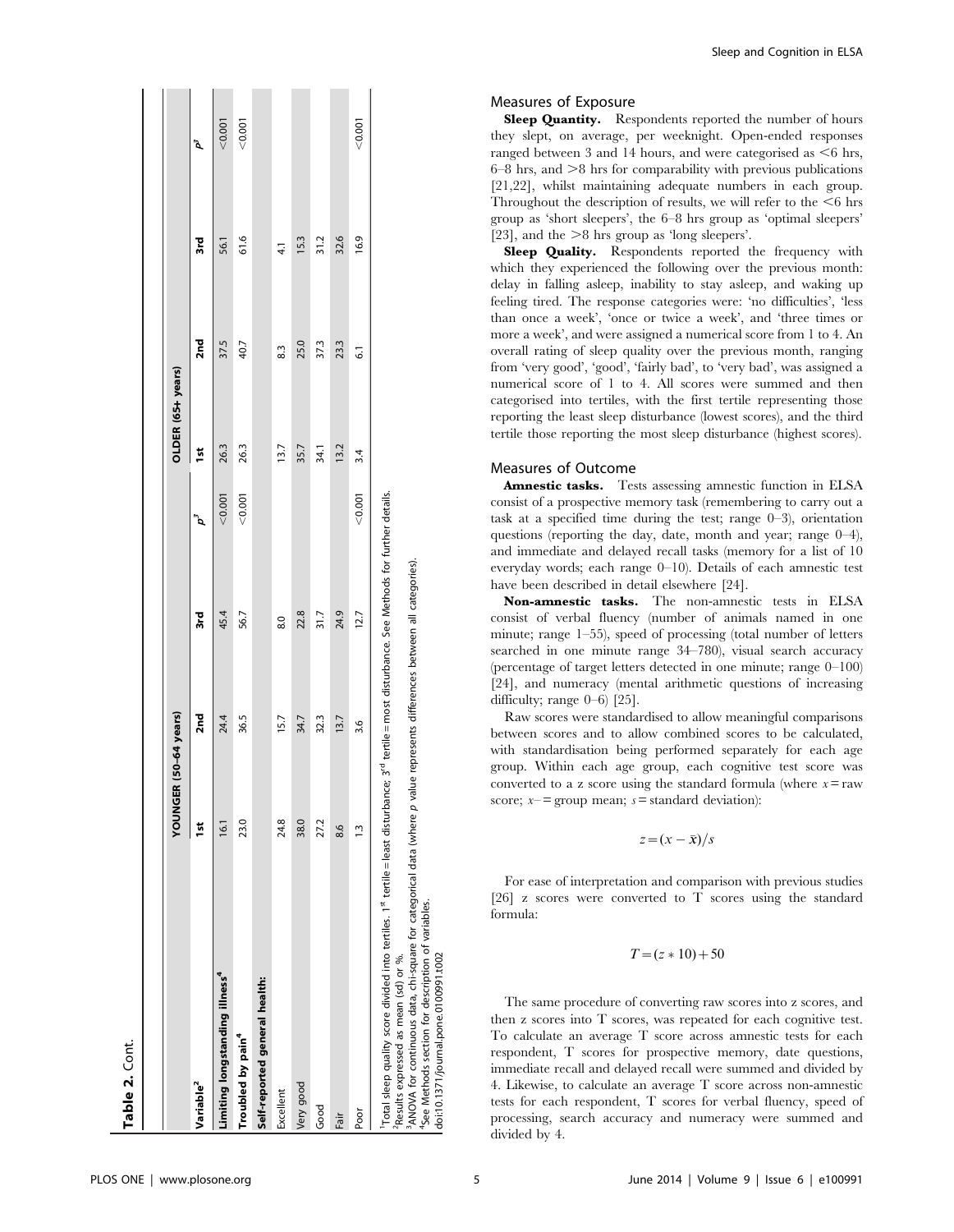Table 3. Mean amnestic and non-amnestic T scores by sleep quantity categories for the younger and older age groups.

| <b>AMNESTIC</b>                    |                       | YOUNGER GROUP (50-64 yrs)   |                                      | <b>OLDER GROUP (65+yrs)</b> |                                    |
|------------------------------------|-----------------------|-----------------------------|--------------------------------------|-----------------------------|------------------------------------|
| <b>Model</b>                       | <b>Sleep Quantity</b> | <b>Mean T Score</b><br>(SE) | $p$ and $R^2$ values                 | <b>Mean T Score</b><br>(SE) | $p$ and $R^2$ values               |
| $\mathbf 0$                        | $<$ 6 hr              | 48.4 (0.2)                  |                                      | 49.4 (0.3)                  |                                    |
| (unadjusted)                       | $6-8$ hr              | 50.4(0.1)                   |                                      | 50.4(0.1)                   |                                    |
|                                    | $>8$ hr               | 48.6 (0.4)                  | $p<0.001$ ; R <sup>2</sup> = 0.014   | 47.5 (0.4)                  | $p<0.001$ ; R <sup>2</sup> = 0.016 |
| $\mathbf{1}$                       | $<$ 6 hr              | 48.3 (0.2)                  |                                      | 49.4(0.3)                   |                                    |
| (age+sex, sleep*age)               | $6-8$ hr              | 50.3(0.1)                   |                                      | 50.4(0.1)                   |                                    |
|                                    | $>8$ hr               | 48.6 (0.4)                  | $p<0.001$ ; R <sup>2</sup> = 0.028   | 48.1(0.3)                   | $p<0.001$ ; R <sup>2</sup> = 0.125 |
| $\overline{\mathbf{2}}$            | $<$ 6 hr              | 48.5 (0.2)                  |                                      | 50.0(0.3)                   |                                    |
| (Model 1+ education,               | $6-8$ hr              | 49.8 (0.1)                  |                                      | 50.5(0.1)                   |                                    |
| employment grade)                  | $>8$ hr               | 48.7 (0.4)                  | $p<$ 0.001; R <sup>2</sup> = 0.123   | 48.4 (0.3)                  | $p<0.001$ ; R <sup>2</sup> = 0.189 |
| 3                                  | $<$ 6 hr              | 47.8 (0.3)                  |                                      | 49.7 (0.3)                  |                                    |
| (Model 2+ depression, physical,    | $6-8$ hr              | 48.5 (0.2)                  |                                      | 49.7 (0.2)                  |                                    |
| activity, smoking, general health) | $>8$ hr               | 47.6 (0.4)                  | $p = 0.003$ ; R <sup>2</sup> = 0.152 | 47.7(0.4)                   | $p<0.001$ ; R <sup>2</sup> = 0.213 |
| <b>NON-AMNESTIC</b>                |                       |                             |                                      |                             |                                    |
| $\mathbf{o}$                       | $<$ 6 hr              | 48.8 (0.2)                  |                                      | 49.2 (0.2)                  |                                    |
| (unadjusted)                       | $6-8$ hr              | 50.3(0.1)                   |                                      | 50.4(0.1)                   |                                    |
|                                    | $>8$ hr               | 48.4 (0.4)                  | $p<0.001$ ; R <sup>2</sup> = 0.014   | 48.3(0.3)                   | $p<0.001$ ; R <sup>2</sup> = 0.013 |
| 1                                  | $<$ 6 hr              | 48.8 (0.2)                  |                                      | 49.4 (0.2)                  |                                    |
| (age+sex, sleep*age)               | $6-8$ hr              | 50.3(0.1)                   |                                      | 50.3(0.1)                   |                                    |
|                                    | $>8$ hr               | 48.5 (0.4)                  | $p<0.001$ ; R <sup>2</sup> = 0.023   | 48.7 (0.3)                  | $p<0.001$ ; R <sup>2</sup> = 0.110 |
| 2                                  | $<$ 6 hr              | 49.0 (0.2)                  |                                      | 50.1(0.2)                   |                                    |
| (Model 1+ education,               | $6-8$ hr              | 49.7 (0.1)                  |                                      | 50.5(0.1)                   |                                    |
| employment grade)                  | $>8$ hr               | 48.5(0.3)                   | $p<0.001$ ; R <sup>2</sup> = 0.182   | 49.1(0.3)                   | $p<0.001$ ; R <sup>2</sup> = 0.225 |
| 3                                  | $<$ 6 hr              | 48.7 (0.2)                  |                                      | 49.8 (0.2)                  |                                    |
| (Model 2+ depression, physical,    | $6-8$ hr              | 48.9(0.2)                   |                                      | 49.7 (0.2)                  |                                    |
| activity, smoking, general health) | $>8$ hr               | 47.9 (0.4)                  | $p = 0.010$ ; R <sup>2</sup> = 0.206 | 48.4(0.3)                   | $p<0.001$ ; R <sup>2</sup> = 0.256 |

doi:10.1371/journal.pone.0100991.t003

#### Measures of Covariates

Standard adjustments were made for age and sex, where age was measured in full years and entered into the models as a continuous variable. The effects of further covariates known to influence sleep and/or cognition were assessed at each stage of the analysis, although not all were included in the final models. These covariates were all derived from the questionnaire administered in ELSA Wave 4, and were as follows: highest educational qualification (none, intermediate, or degree/higher; [27]); employment grade (managerial/professional, intermediate, or routine/manual; [26]); marital status (single, married, separated/divorced, or widowed; [27]); depression (categorised as either 'depressed', where CES-D score  $\geq 4$  [28,29], or there had been a previous diagnosis of depression; or 'not depressed', where CES-D score  $\leq 4$  and there was no reported diagnosis of depression); quality of life (total CASP-19 score; [30]); physical activity (sedentary, low, moderate, or high; composite measure derived from four questions in the main ELSA interview, approximating closely to the classification used in the Allied Dunbar Survey of Fitness [31]); smoking (never, current smoker, or previous smoker; [32]); alcohol consumption (units per week); chronic disease (reported diagnosis of one or more of the following cardiovascular, chronic or respiratory complaints; high blood pressure, angina, myocardial infarction, congestive heart failure, heart murmur, arrhythmia, diabetes or high blood sugar, stroke, high cholesterol, arthritis, osteoporosis, cancer, Parkinson's Disease, psychiatric disease, Alzheimer's Disease, dementia or memory impairment, lung disease i.e. chronic bronchitis or emphysema, or asthma); limiting longstanding illness (any self-reported illness, disability or infirmity which has limited activity over a period of time); troubled by pain; and finally, self-reported general health (excellent, very good, good, fair or poor).

#### Statistical Analysis

Age and basic characteristics were derived from the ELSA questionnaire at Wave 4, where chi-square and one-way analysis of variance (ANOVA) were used to determine differences in the distribution of variables. Analysis of covariance (ANCOVA) was performed to test the association between sleep quantity and sleep quality, and scores of amnestic and non-amnestic cognition separately, whilst controlling for the effects of confounding/contributing factors. ANCOVAs were carried out separately for sleep quantity and sleep quality, for amnestic and non-amnestic scores, and for each age group, although the final models for each analysis were the same. We tested for interactions between each of the sleep factors and each covariate separately, with the intention to include any interactions in the final models. There were interactions between the sleep variables and age at this level for both the ACF and the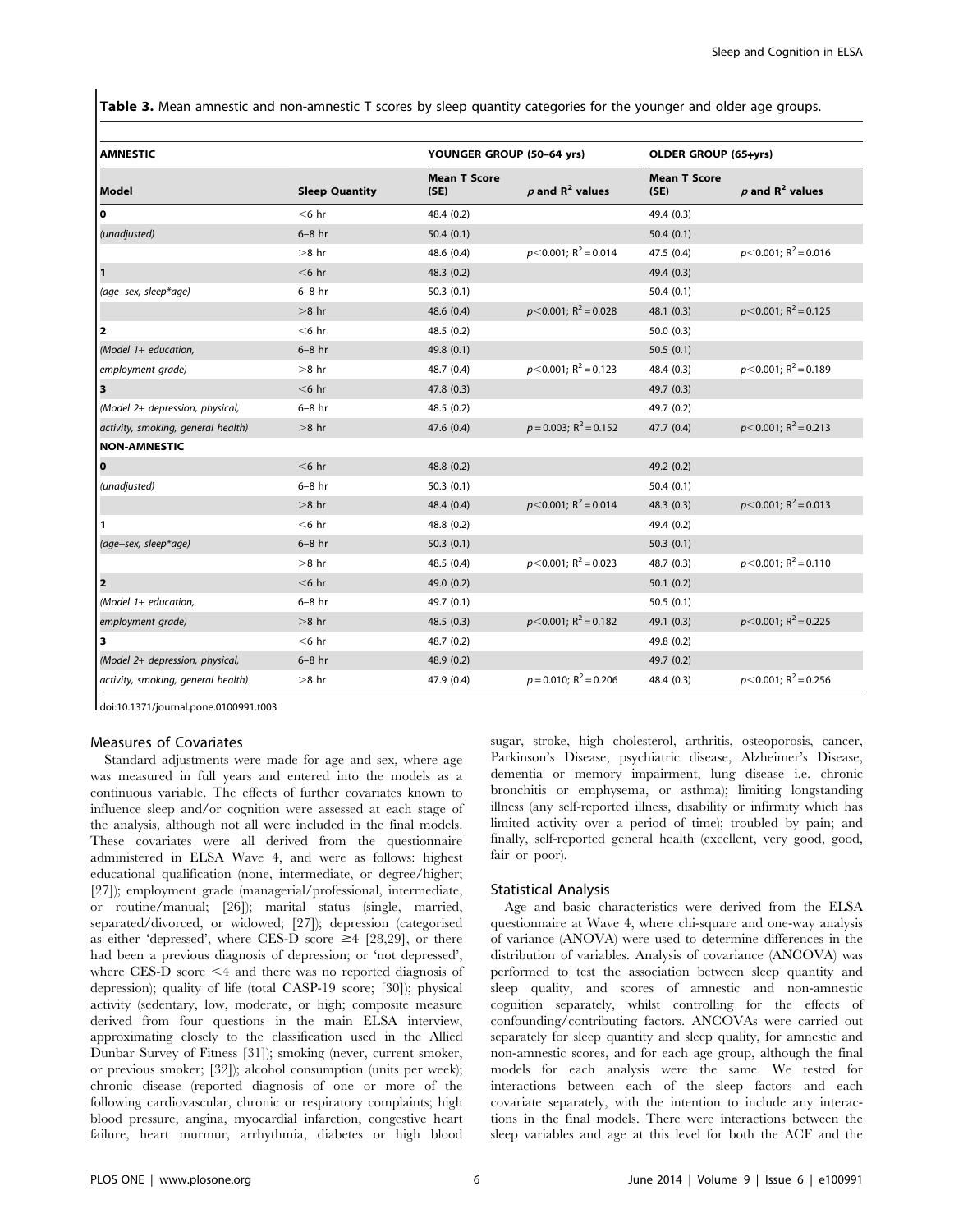

Figure 1. Cognitive function scores by sleep quantity. Fully adjusted mean T scores for amnestic and non-amnestic cognition scores for each sleep quantity category, in younger and older age groups. Adjusted for age, sex, sleep\*age, education, employment grade, depression, physical activity, smoking, general health (Model 3). doi:10.1371/journal.pone.0100991.g001

nACF ( $p<0.001$  and  $p=0.06$  with sleep quantity and  $p<0.001$ and  $p = 0.018$  for sleep quality, respectively). The final models included either average amnestic or non-amnestic T scores as the dependant variable (measure of outcome), either sleep quantity categories or sleep quality tertiles as the independent variables (measure of exposure), and all of the following covariates: age, sex, education, employment grade, depression, physical activity, smoking, general health, plus a sleep\*age interaction term. A two-sided  $p$  value <0.05 is considered statistically significant. All analyses were performed in IBM SPSS Statistics version 21 (IBM Corp, Armonk, NY).

#### Results

#### Population characteristics

The basic characteristics and demographics of the study sample are presented by sleep quantity categories (Table 1) and sleep quality tertiles (Table 2), in younger (50–64 years;  $n = 4,660$ ) and older (65+ years;  $n = 4,129$ ) age groups.

Many of the measured variables showed significant differences across categories of sleep quantity or sleep quality in both younger and older age groups. As in previous studies, the proportion of individuals who were long sleepers increased in the older age group; in both age groups there was a strong association between short sleep and depression, reduced quality of life, limiting long standing illness, troubled by pain and poorer self-reported general health. Coexisting diagnosed disease was associated with short sleep in the younger, but not in the older, age group, probably due to the high prevalence of diagnosed disease in the latter (Table 1). For sleep quality, in both age groups, individuals were more likely to have good quality sleep; there were however strong associations between poor quality sleep and depression, reduced quality of life,

reduced physical activity, coexisting diagnosed disease, limiting longstanding illness, troubled by pain and poorer self-reported general health (Table 2).

#### Sleep quantity, sleep quality and cognitive function

Unadjusted. The association between sleep domains (quantity and quality) are shown in Figure S1 (Supplementary Information). In both the younger and older age groups, short sleepers reported the more sleep disturbance. There was a significant variation (inverted U shape) in both amnestic and non-amnestic cognition by sleep quantity in both the younger and older age groups (all  $p<0.001$ ), whereby cognition scores were lower in both short and long sleepers (Table 1). Likewise for sleep quality, there was a significant variation in amnestic function for younger ( $p<0.001$ ) and older ( $p = 0.002$ ) groups, as well as in nonamnestic cognition (both  $p<0.001$ ), whereby lower cognition scores were associated with poorer quality (Table 2).

Adjusted. After adjustment for multiple confounders, there was a statistically significant association between sleep quantity (Table 3 and Figure 1) and both amnestic and non-amnestic cognitive function (mean T score) in both age groups. In a fully adjusted model (Model 3), in the younger group duration of sleep explained 15.2% of the variance in the amnestic domain  $(p=0.003)$  and 20.6% of non-amnestic cognitive function ( $p = 0.010$ ). In the older group the estimates were 21.3% ( $p$ 0.001) and 25.6% ( $p<0.001$ ), respectively. Applying the same adjustments to sleep quality, there was a statistically significant association between sleep quality and both amnestic  $(p<0.001)$ and non-amnestic  $(p<0.001)$  cognition in the older age group, but no longer in the younger age group  $(p=0.586$  and  $p=0.373$ , respectively; Table 4). Again, sleep quality explained between 15.1% and 25.5% of the variance in the cognition domains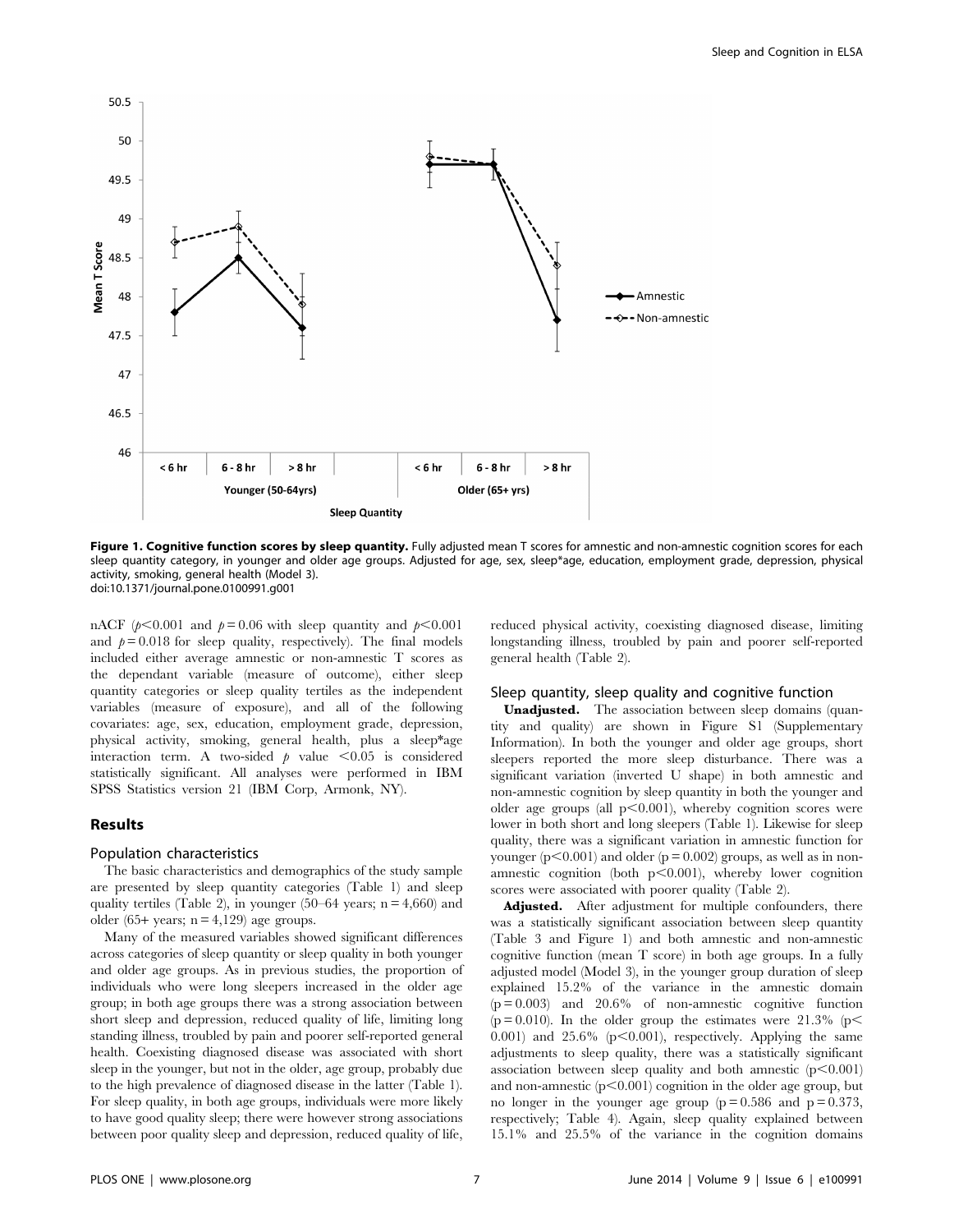Table 4. Mean amnestic and non-amnestic T scores by sleep quality categories for the younger and older age groups.

| <b>AMNESTIC</b>                    |                                 | YOUNGER GROUP (50-64yrs)    |                                      | <b>OLDER GROUP (65+yrs)</b> |                                      |
|------------------------------------|---------------------------------|-----------------------------|--------------------------------------|-----------------------------|--------------------------------------|
| Model                              | <b>Sleep Quality</b>            | <b>Mean T</b><br>Score (SE) | $p$ and $R^2$ values                 | <b>Mean T</b><br>Score (SE) | $p$ and $R^2$ values                 |
| ١o                                 | 1st tertile (least disturbance) | 50.3(0.2)                   |                                      | 49.7 (0.2)                  |                                      |
| (unadjusted)                       | 2nd tertile                     | 50.2(0.2)                   |                                      | 50.5(0.2)                   |                                      |
|                                    | 3rd tertile (most disturbance)  | 49.4 (0.2)                  | $p<0.001$ ; R <sup>2</sup> = 0.005   | 49.8 (0.2)                  | $p = 0.002$ ; R <sup>2</sup> = 0.003 |
| $\mathbf{1}$                       | 1st tertile (least disturbance) | 50.4(0.2)                   |                                      | 49.6 (0.2)                  |                                      |
| (age+sex, sleep*age)               | 2nd tertile                     | 50.2(0.2)                   |                                      | 50.5(0.2)                   |                                      |
|                                    | 3rd tertile (most disturbance)  | 49.1 (0.2)                  | $p<0.001$ ; R <sup>2</sup> = 0.020   | 49.7 (0.2)                  | $p<0.001$ ; R <sup>2</sup> = 0.114   |
| 2                                  | 1st tertile (least disturbance) | 49.8 (0.2)                  |                                      | 49.8 (0.2)                  |                                      |
| (Model 1+ education,               | 2nd tertile                     | 49.7 (0.2)                  |                                      | 50.7(0.2)                   |                                      |
| employment grade)                  | 3rd tertile (most disturbance)  | 49.1 (0.2)                  | $p = 0.005$ ; R <sup>2</sup> = 0.119 | 50.2(0.2)                   | $p = 0.002$ ; R <sup>2</sup> = 0.181 |
| 3                                  | 1st tertile (least disturbance) | 48.1 (0.2)                  |                                      | 48.6 (0.2)                  |                                      |
| (Model 2+ depression, physical     | 2nd tertile                     | 48.3 (0.2)                  |                                      | 49.9 (0.2)                  |                                      |
| activity, smoking, general health) | 3rd tertile (most disturbance)  | 48.4(0.2)                   | $p = 0.586$ ; R <sup>2</sup> = 0.151 | 50.2(0.2)                   | $p<0.001$ ; R <sup>2</sup> = 0.213   |
| <b>NON-AMNESTIC</b>                |                                 |                             |                                      |                             |                                      |
| 0                                  | 1st tertile (least disturbance) | 50.5(0.1)                   |                                      | 50.1(0.2)                   |                                      |
| (unadjusted)                       | 2nd tertile                     | 50.3(0.1)                   |                                      | 50.4(0.2)                   |                                      |
|                                    | 3rd tertile (most disturbance)  | 49.1 (0.1)                  | $p<0.001$ ; R <sup>2</sup> = 0.011   | 49.4 (0.2)                  | $p<0.001$ ; R <sup>2</sup> = 0.005   |
| $\mathbf{1}$                       | 1st tertile (least disturbance) | 50.4(0.1)                   |                                      | 50.1(0.1)                   |                                      |
| (age+sex, sleep*age)               | 2nd tertile                     | 50.4(0.1)                   |                                      | 50.4(0.2)                   |                                      |
|                                    | 3rd tertile (most disturbance)  | 49.2 (0.1)                  | $p<0.001$ ; R <sup>2</sup> = 0.020   | 49.5 (0.2)                  | $p<0.001$ ; R <sup>2</sup> = 0.105   |
| 2                                  | 1st tertile (least disturbance) | 49.7 (0.1)                  |                                      | 50.3(0.1)                   |                                      |
| (Model $1+$ education,             | 2nd tertile                     | 49.8 (0.1)                  |                                      | 50.6(0.1)                   |                                      |
| employment grade)                  | 3rd tertile (most disturbance)  | 49.1(0.1)                   | $p = 0.001$ ; R <sup>2</sup> = 0.181 | 50.1(0.2)                   | $p = 0.067$ ; R <sup>2</sup> = 0.221 |
| 3                                  | 1st tertile (least disturbance) | 48.7 (0.2)                  |                                      | 49.1 (0.2)                  |                                      |
| (Model 2+ depression, physical     | 2nd tertile                     | 48.9 (0.2)                  |                                      | 49.8 (0.2)                  |                                      |
| activity, smoking, general health) | 3rd tertile (most disturbance)  | 48.8 (0.2)                  | $p = 0.373$ ; R <sup>2</sup> = 0.204 | 49.9 (0.2)                  | $p<0.001$ ; R <sup>2</sup> = 0.255   |

doi:10.1371/journal.pone.0100991.t004

(Table 4 and Figure 2). When these analyses were carried out after the exclusion of participants with previous stroke, Parkinson's, Alzheimer's and dementia or memory impairment  $(n = 419)$  the results did not change substantially (data not shown).

Sleep quantity and amnestic function in younger group (Figure 1). After Bonferroni correction short sleepers had significantly lower mean amnestic T scores than optimal sleepers  $(p= 0.012)$ . There was no significant difference in amnestic scores between short sleepers and long sleepers  $(p>0.999)$ , or between optimal sleepers and long sleepers ( $p = 0.088$ ).

Sleep quantity and amnestic function in older group (Figure 1). Long sleepers had significantly lower amnestic scores than both short sleepers ( $p<0.001$ ) and optimal sleepers ( $p<0.001$ ), whereas there was no significant difference between short and optimal sleepers  $(p>0.999)$ .

Sleep quantity and non-amnestic function in younger **group (Figure 1).** Long sleepers had significantly lower mean non-amnestic T scores than optimal sleepers  $(p= 0.010)$ , but there was no significant difference in non-amnestic T scores between short sleepers and optimal sleepers  $(p= 0.789)$ , or short sleepers and long sleepers  $(p= 0.161)$ .

Sleep quantity and non-amnestic function in older group (Figure 1). Long sleepers had significantly lower non-amnestic scores than both short sleepers ( $p$ <0.001) and optimal sleepers ( $p$ <

0.001), but there was no significant difference in non-amnestic scores between short and optimal sleepers  $(p>0.999)$ .

Sleep quality and amnestic function in younger group (Figure 2). There were no significant differences in amnestic scores between any of the sleep quality tertiles (all  $p > 0.917$ ).

Sleep quality and amnestic function in older group **(Figure 2).** Those reporting the least amount of sleep disturbance had the lowest cognitive function scores. Mean T scores were significantly lower in the  $1<sup>st</sup>$  tertile (least disturbance) than in the  $2<sup>nd</sup>$  and  $3<sup>rd</sup>$  tertiles (both  $p<0.001$ ), but the difference between  $2<sup>nd</sup>$  and  $3<sup>rd</sup>$  tertile was not significant ( $p = 0.461$ ).

Sleep quality and non-amnestic function in younger group (Figure 2). There were no significant differences in nonamnestic scores between any of the sleep quality tertiles for the younger age group (all  $p > 0.484$ ).

Sleep quality and non-amnestic function in older group **(Figure 2).** Those in the  $1<sup>st</sup>$  tertile (least disturbance) had lower T scores than those in the  $2<sup>nd</sup> (p=0.003)$  or  $3<sup>rd</sup> (p=0.001)$  tertile, but there was no significant difference in T scores between the  $2<sup>nd</sup>$ and  $3^{\text{rd}}$  tertile ( $p$ >0.999).

#### Interaction of sleep quality with age on cognitive function

We detected a significant interaction between sleep quality and age independent from sleep quantity, more evident for the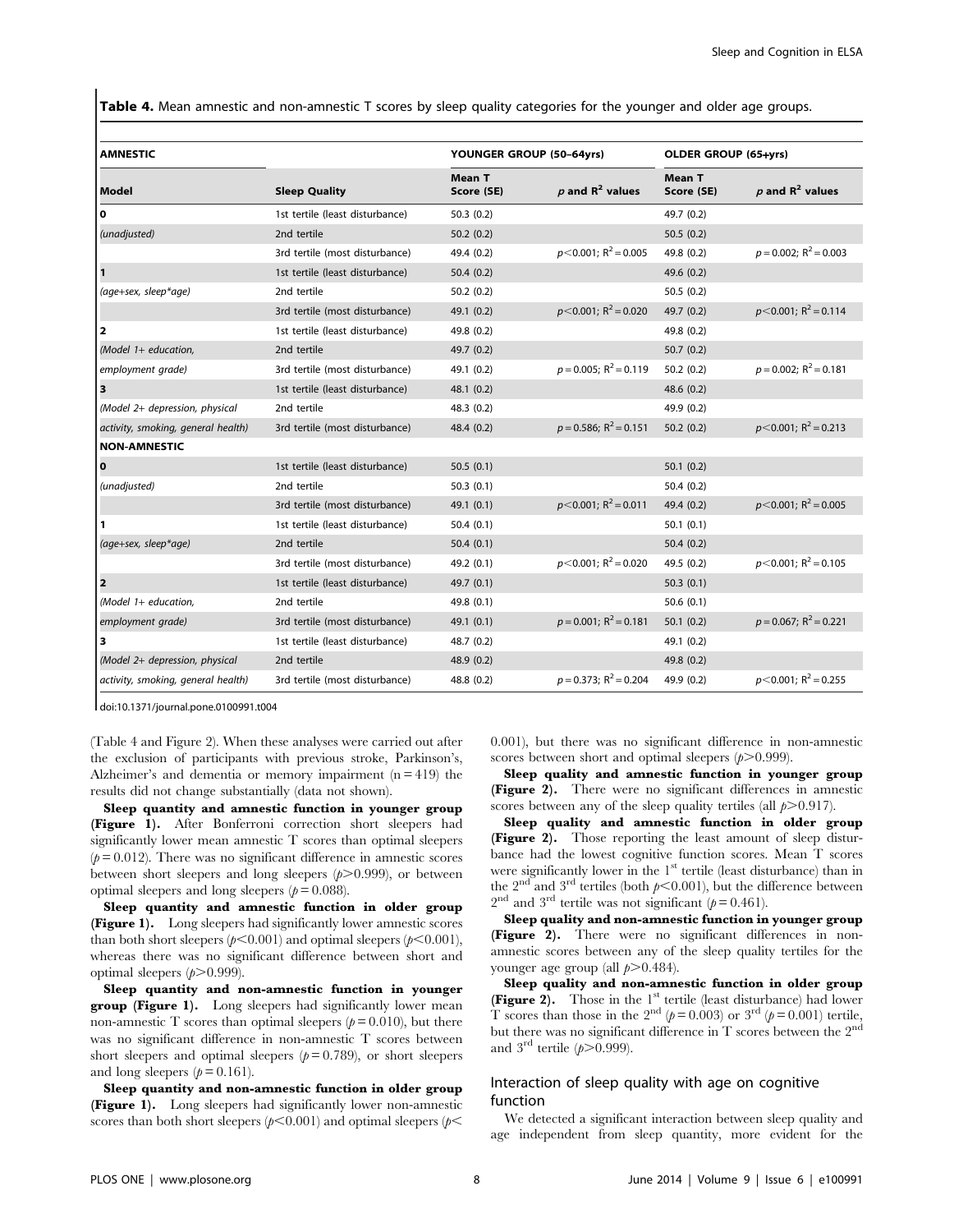

Figure 2. Cognitive function scores by sleep quality. Fully adjusted mean T scores for amnestic and non-amnestic cognition scores for each sleep quality tertile, in younger and older age groups. Adjusted for age, sex, sleep\*age, education, employment grade, depression, physical activity, smoking, general health (Model 3). doi:10.1371/journal.pone.0100991.g002

association with amnestic cognitive function (see above). These interactions are shown in Figure 3 for amnestic function and Figure 4 for non-amnestic function when stratified by sleep duration. At any level of sleep duration there was a steeper association between sleep quality and amnestic cognition in the older than the younger group.

#### **Discussion**

#### Main Findings

The results from this study suggest that sleep quantity and quality are associated with both amnestic and non-amnestic cognition, and that these associations differ with age. Following adjustment for potential confounders, in the younger age group (50–64 years), both short ( $<$ 6 hrs per night) and long ( $>$ 8 hrs per night) sleep were associated with lower amnestic and non-amnestic scores. Whereas in the older age group (65+ years), associations were only significant with long sleep. However, whilst sleep quality was associated with both amnestic and non-amnestic scores in the older age group, it was not in the younger age group. These effects were regardless of duration of sleep. Finally, the older individuals with higher cognitive function reported more often sleep disturbances, regardless of sleep quantity.

#### External validity and comparison with other studies

Previous cross-sectional studies have demonstrated that long sleep durations are associated with diminished global cognition [33]. Furthermore, in older populations there may be an inverse U-shaped relationship between sleep and cognition, with both short and long sleep being associated with poorer memory function [11].

In our analysis we separated the individuals into younger and older groups, to examine the potential differences in the associations between sleep and cognition in these two age groups. In agreement with Faubel et al. [33] who showed an association between long sleep and diminished global cognition, we found a significant decrease in amnestic and non-amnestic cognitive function in long sleepers, but this only reached significance in the older group. In our younger group, amnestic scores were significantly lower in short sleepers, whereas non-amnestic scores were lower in long sleepers. Our results also support those of Xu et al. [11], who suggested that memory function is impaired in short and long sleepers. Again however, we have explored the effect of sleep on memory in further detail by examining this in different pre- and post-retirement age groups. Our results show that an inverted U-shaped relationship exists in younger adults, where the amnestic scores for short sleepers were significantly lower than those for optimal sleepers, and whilst the amnestic scores for the long sleepers were reduced, this difference was not statistically significant. These findings could be interpreted in the context of recent findings in mice, which suggest that sleep deprivation causes irreversible damage to the brain which could impair cognitive function, particularly alertness [34]. However, if this is the case, it is not clear why the effect of short sleep is not evident in the older group. That is, in the older adults, there was no observed effect in short sleepers but the amnestic scores in long sleepers were significantly lower than those for optimal sleepers. These findings are consistent with the results described in a recent cross-sectional analysis of an elderly population [35]. Using the MMSE long, but not short, sleep was associated with significantly lower cognitive function scores. Furthermore, whilst another crosssectional study reported that both short and long sleep durations were associated with diminished global cognition, the individuals in that study were aged 30 years or older and hence included both 'much younger' and 'older' adults [10].

Our results indicate that the age of the population under investigation may be an important determinant of study outcome. In ELSA, those over the age of 89 years are coded with an age of 99 years to promote anonymity within the sample, and as such, the coded age is not accurate for individuals over the age of 89 years.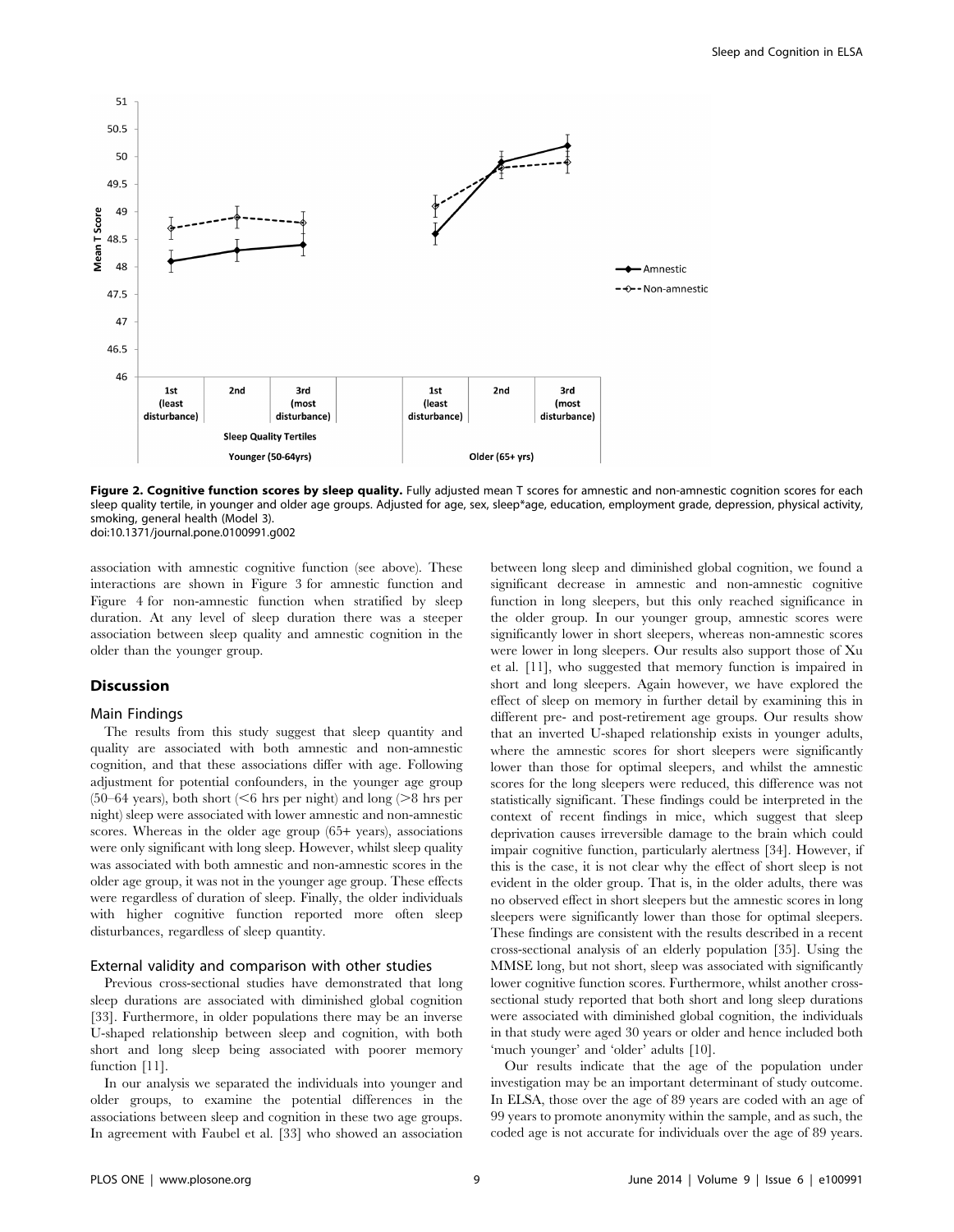

Figure 3. Mean amnestic T scores by sleep categories adjusted for sleep quality. Adjusted mean amnestic T Score by sleep quantity categories, per sleep quality tertile, in younger and older age groups. doi:10.1371/journal.pone.0100991.g003

Therefore, the age range in our sample was 50–89 years. It may be pertinent for future studies to examine the association between sleep and cognition and the influence of extraneous health and lifestyle factors, in the very old (i.e. those over the age of 90 years) to give a more comprehensive and inclusive overview of the cognitive ageing process.

In this study, we did not find any significant interaction with gender (interactions between sleep and sex factors in Model 3 for younger and older groups, all  $p \ge 0.085$ ) and hence the data was not analysed in men and women separately. However, it is of interest to note that it has been suggested [36] that whereas women have higher baseline cognition scores than men, decline may be faster in women, and so longitudinal trajectories of male and female cognitive decline converge in later life. This could explain the lack of sex interactions in our results, but it is important to note for future studies of younger adult populations.

In a study in men only, Blackwell et al. [15] suggested that disturbed sleep is strongly associated with decline in executive function (or non-amnestic function), and less so for global cognition, whereas we found the opposite to be true in older adults. Indeed in our older group, the highest cognitive function scores (both amnestic and non-amnestic) were seen in those

individuals with the greatest reported disturbances in sleep. In younger individuals however, there was no significant association between cognition and sleep quality, indicating that until we reach the age of around 65 years, there may be no association between sleep quality and cognitive function. The reason for these differences is unclear and prospective analyses of the effects of sleep quality on the decline in cognition could help rule out possible influences of reverse causality due to pre-existing ill-health or other confounders.

The suggestion that cognitive function increases with increasing sleep disturbance in older individuals appears to be counterintuitive. There are a number of possible reasons for this that need to be explored. Higher cognitive scores in older individuals could be due to practice effects  $-$  i.e. the older group may have more experience with the cognitive function tests in ELSA [37]. It may reflect the fact that those individuals who are more cognitively able are better at recording sleep disturbance data. Alternatively, it may indicate that in an elderly population, individuals who are more cognitively active may process the day's events and/or experience more worry or anxiety than those who are less cognitively active, and hence this may lead to an associated increase in self-reported frequency of sleep disturbance. Further, previous research has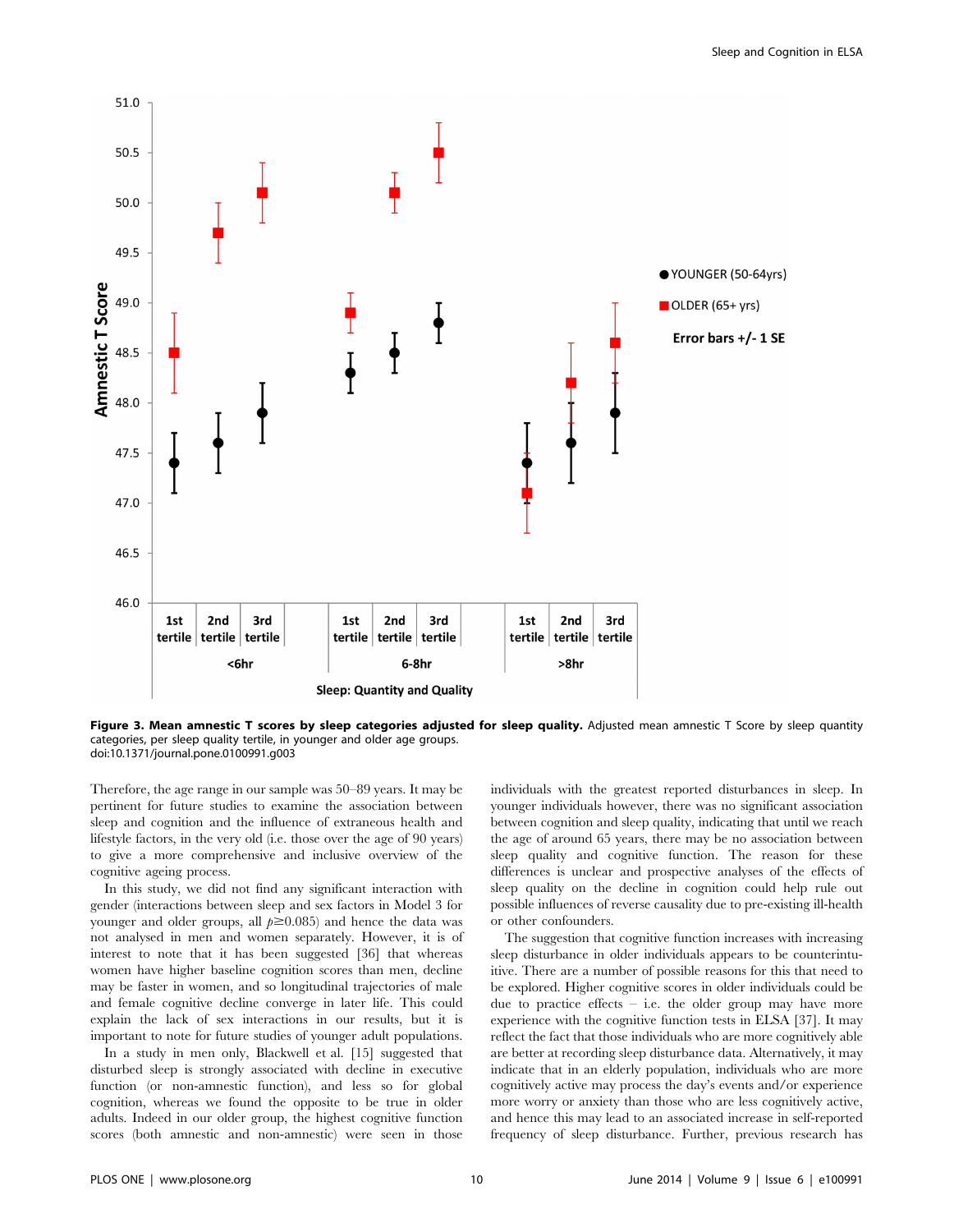

Figure 4. Mean non-amnestic T scores by sleep categories adjusted for sleep quality. Adjusted mean non-amnestic T Score by sleep quantity categories, per sleep quality tertile, in younger and older age groups. doi:10.1371/journal.pone.0100991.g004

indicated that mild anxiety symptoms in older adults are associated with better cognitive function [38], which would support this suggestion. Confounding effects of medications may also be more important in an older group. Likewise, in those participants with memory problems, we cannot exclude the possibility that their responses might have been erroneous to some extent due to their memory impairment. The number of such individuals was small and their exclusion did not substantially change the results. Some antihypertensives and corticosteroids acts as stimulants and, the night-time use of diuretics can promote repeated awakening to go to the bathroom. These ideas and the temporal sequence of events, however, need to be addressed in longitudinal studies.

A small number of prospective studies have investigated whether poor sleep can *predict* cognitive impairment in later life, but these have produced inconsistent findings [39–43]. The heterogeneity of results between these studies could be due to a number of methodological differences, including age [14,26] and sex [3,44] of participants, duration of follow-up [41–43], population culture or ethnicity [45,46], cognitive assessments or sleep measures [41,47], and statistical adjustments made for various potential confounders. There are two recent prospective studies, which are most pertinent to our line of enquiry [14,26].

The Whitehall II study shows that adverse changes in sleep quantity over time (either a decrease from 6, 7 or 8 hours, or an increase from 7 or 8 hours, over a mean period of 5.4 years) are associated with lower scores on a variety of tests of cognitive function, with the exception of memory tasks [26]. Thus, detrimental changes in sleep quantity over time, particularly a shift to longer sleep durations, may have a domain-specific effect on non-amnestic cognitive performance, whilst memory function may remain relatively preserved. This study was carried out in a middle-aged cohort. Whilst it remains to be seen whether changes in sleep duration would have similar effects on different cognitive domains in older adults one report suggests a detectable effect on verbal memory in participants  $>70$  years of age [48].

It is of interest that alcohol and quality of life scores were associated with an attenuation of the association between sleep and cognition. This may be due to protective effects of alcohol [49] and quality of life [50] on cognitive function.

#### Strengths and limitations

Whilst in a recent study it was demonstrated that the MMSE can be used as a tool to extract scores pertaining to amnestic and non-amnestic function specifically [14], the findings should be interpreted with caution. That is, reliance on scores from one item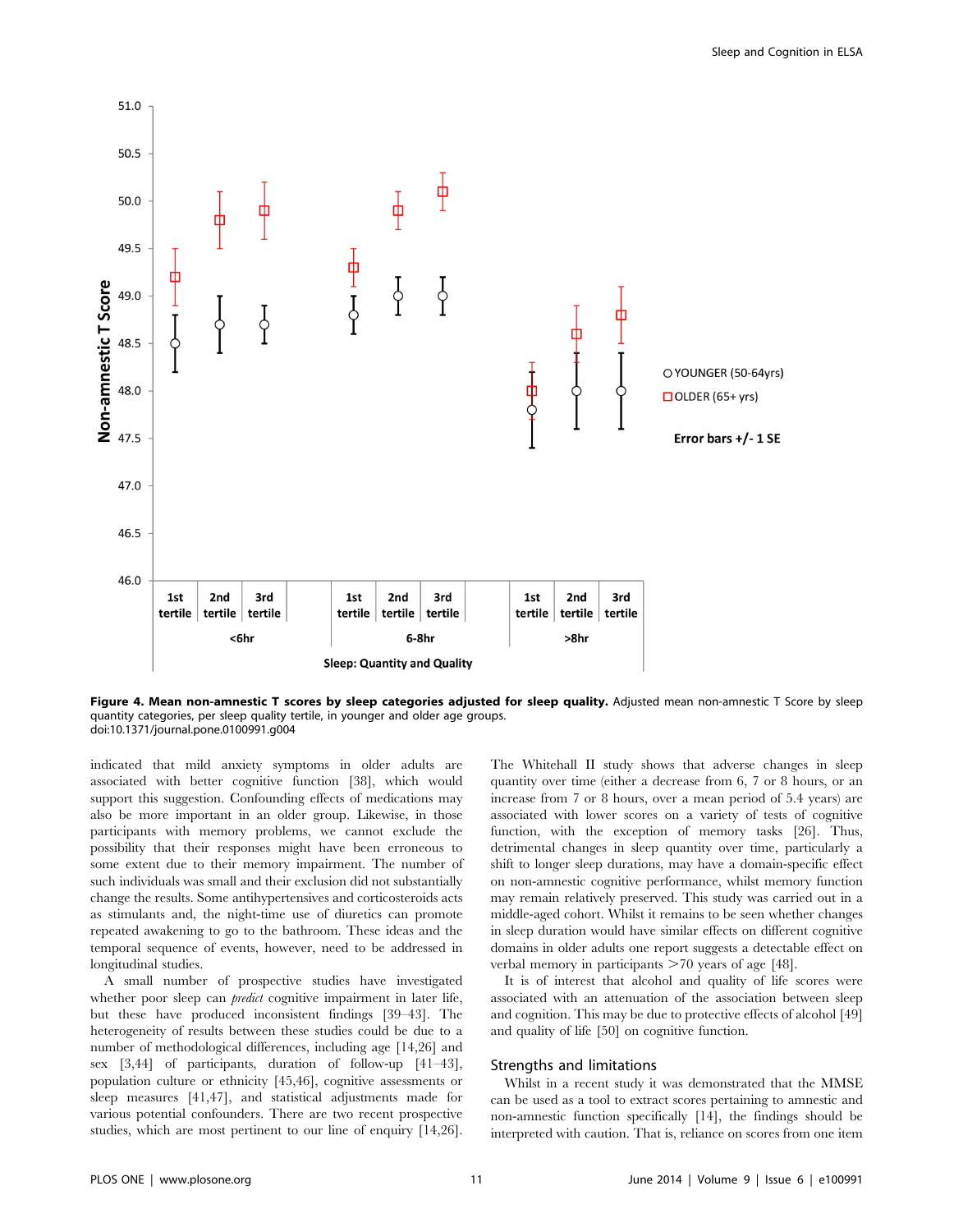of a test of global cognition is not a robust method of diagnosing or even suggesting the existence of a memory impairment - not merely because there are so many more tests which comprise the non-amnestic score on the MMSE. A major strength of our study is that the cognitive function assessments are robust and have been used extensively in previous population studies, such as the Medical Research Council Cognitive Function and Aging Study (MRC CFAS) [51], Health and Retirement Study (HRS) [52], and the MRC National Survey of Health and Development (also known as the British 1946 birth cohort) [53]. Furthermore, the amnestic and non-amnestic composite scores used in our analyses were derived from multiple tests, thus minimising ceiling and floor effects.

Limitations of this study include the exclusion of non-white individuals due to the limited sample size (3.5%) and hence lack of statistical power for the analysis, the assessment of sleep domains based exclusively on self-reporting and the cross-sectional design. The latter precludes investigation of the temporal sequence of sleep disturbances in relation to cognitive function. This will be addressed in future analyses when further waves of ELSA followup data are available. Repeated measures in longitudinal studies can however introduce a possible practice effect which masks cognitive decline over time [37]. Finally, data on the use of hypnotics was not collected in ELSA and hence we were unable to adjust for a potential important confounder.

Some studies have categorised short sleep as  $\leq$ 5 hrs and long sleep as  $>9$  hrs [14,26], but this was not possible for our analyses, owing to the very small numbers in these groups and subsequent loss of statistical power. Nevertheless, it is widely accepted that around 7 hrs of sleep per night is considered to be optimal [23], and so our sleep quantity categories are generally consistent with, and comparable to, the majority of studies in this field.

#### Implications

The results from this study suggest that sleep quantity and sleep quality, if causally related to cognition, may have different effects

#### References

- 1. Bliwise DL (2005) Normal aging. In: Kryger MH, Roth T, Dement WC, editors. Principles and practice of sleep medicine. Philadelphia: WB Saunders Company. 24–38.
- 2. Boeve BF, Silber MH, Ferman TJ, Kokmen E, Smith GE, et al. (1998) REM sleep behavior disorder and degenerative dementia: an association likely reflecting Lewy body disease. Neurology 51: 363–370.
- 3. Yaffe K, Laffan AM, Harrison SL, Redline S, Spira AP, et al. (2011) Sleepdisordered breathing, hypoxia, and risk of mild cognitive impairment and dementia in older women. JAMA: The Journal of the American Medical Association 306: 613–619.
- 4. Rauchs G, Schabus M, Parapatics S, Bertran F, Clochon P, et al. (2008) Is there a link between sleep changes and memory in Alzheimer's disease? Neuroreport 19: 1159–1162.
- 5. Petersen RC (2004) Mild cognitive impairment as a diagnostic entity. J Intern Med 256: 183–194.
- 6. Sachdev PS, Lipnicki DM, Crawford J, Reppermund S, Kochan NA, et al. (2012) Risk profiles of subtypes of mild cognitive impairment: the sydney memory and ageing study. J Am Geriatr Soc 60: 24–33. 10.1111/j.1532- 5415.2011.03774.x [doi].
- 7. Palmer K, Backman L, Winblad B, Fratiglioni L (2008) Mild cognitive impairment in the general population: occurrence and progression to Alzheimer disease. Am J Geriatr Psychiatry 16: 603–611. 10.1097/JGP.0b013e3181753a64 [doi];16/7/603 [pii].
- 8. Busse A, Bischkopf J, Riedel-Heller SG, Angermeyer MC (2003) Mild cognitive impairment: prevalence and predictive validity according to current approaches. Acta Neurol Scand 108: 71–81. 118a [pii].
- 9. Fischer P, Jungwirth S, Zehetmayer S, Weissgram S, Hoenigschnabl S, et al. (2007) Conversion from subtypes of mild cognitive impairment to Alzheimer dementia. Neurology 68: 288–291. 68/4/288 [pii];10.1212/ 01.wnl.0000252358.03285.9d [doi].
- 10. Kronholm E, Sallinen M, Suutama T, Sulkava R, Era P, et al. (2009) Selfreported sleep duration and cognitive functioning in the general population. 18: 436–446. 10.1111/j.1365–2869.2009.00765.x.

in younger and older adults, on both amnestic and non-amnestic cognitive function. Furthermore, there are clear interactions between sleep quantity and sleep quality with age, which would indicate that future studies need to be designed to investigate both the independent effects, and interplay between, these different sleep measures throughout the life-course.

#### Conclusions

Ideally, the diagnosis of mild cognitive impairment needs to be made at a very early stage, where intervention might delay or even prevent the disease process and potential progression to various forms of dementia. Further research is needed, however, to investigate the temporal sequence of events underlying the association between sleep quantity and quality and cognitive function and decline over time. Furthermore, it is important that studies develop validated and standardised tests, which are specifically designed to detect amnestic and non-amnestic cognitive impairments in the normal ageing population. This would allow direct comparison between studies with different populations, and in in particular, those with differing age groups.

#### Supporting Information

Figure S1 Sleep quantity and sleep quality. Mean sleep quality score for each sleep quantity category (upper panel, S1A-S1B), and mean sleep quantity (hours) for each sleep quality tertile (lower panel, S1C-S1D), in younger and older age groups. All unadjusted ANOVAs  $p<0.001$ ; see figures for p values for multiple comparisons (Bonferroni-corrected). (TIF)

#### Author Contributions

Conceived and designed the experiments: MAM FPC. Analyzed the data: MAM FPC HW CJ. Contributed to the writing of the manuscript: MAM FPC HW.

- 11. Xu L, Jiang CQ, Lam TH, Liu B, Jin YL, et al. (2011) Short or long sleep duration is associated with memory impairment in older Chinese: the Guangzhou Biobank Cohort Study. Sleep 34: 575–580.
- 12. Hayes TL, Riley T, Mattek N, Pavel M, Kaye JA (2013) Sleep Habits in Mild Cognitive Impairment. Alzheimer Dis Assoc Disord. 10.1097/ WAD.0000000000000010 [doi].
- 13. Folstein MF, Folstein SE, McHugh PR (1975) ''Mini-mental state''. A practical method for grading the cognitive state of patients for the clinician. J Psychiatr Res 12: 189–198. 0022-3956(75)90026-6 [pii].
- 14. Potvin O, Lorrain D, Forget H, Dubé M, Grenier S, et al. (2012) Sleep quality and 1-year incident cognitive impairment in community-dwelling older adults. Sleep 35: 491–499.
- 15. Blackwell T, Yaffe K, Ancoli-Israel S, Redline S, Ensrud KE, et al. (2011) Association of sleep characteristics and cognition in older community-dwelling men: the MrOS sleep study. Sleep 34: 1347–1356. 10.5665/SLEEP.1276 [doi].
- 16. Hussey D, Lessof C, Ward K, Wood N (2010) Methodology. In: Banks J, Lessof C, Nazroo J, Rogers N, Stafford M et al., editors. Financial circumstances, health and well-being in the older population in England: the 2008 English Longitudinal Study of Ageing (Wave 4). London: Institute for Fiscal Studies. 386–409.
- 17. Marmot MG, Banks J, Blundell R, Lessof C, Nazroo J (2003) Health, wealth and lifestyles of the older population in England: the 2002 English Longitudinal Study of Ageing. London: Institute for Fiscal Studies.
- 18. Steptoe A, Breeze E, Banks J, Nazroo J (2013) Cohort profile: the English Longitudinal Study of Ageing. Int J Epidemiol 42: 1640–1648. dys168 [pii];10.1093/ije/dys168 [doi].
- 19. Behncke S (2012) Does retirement trigger ill health? Health Econ 21: 282–300. 10.1002/hec.1712 [doi].
- 20. Vahtera J, Westerlund H, Hall M, Sjosten N, Kivimaki M, et al. (2009) Effect of retirement on sleep disturbances: the GAZEL prospective cohort study. Sleep 32: 1459–1466.
- 21. Stranges S, Dorn JM, Shipley MJ, Kandala NB, Trevisan M, et al. (2008) Correlates of short and long sleep duration: a cross-cultural comparison between